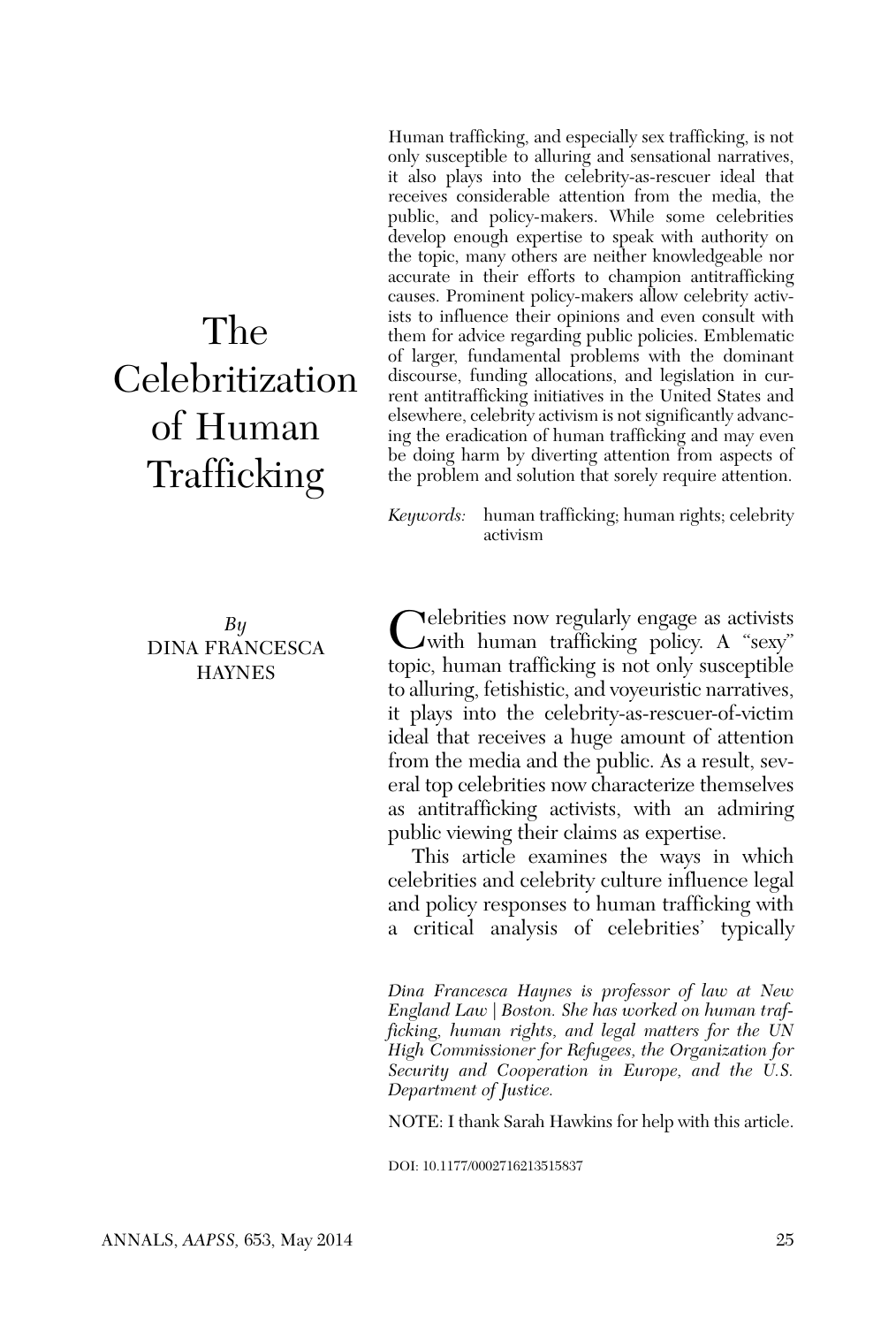simplistic approaches to human trafficking. A "celebrity" is defined here as a person who attracts a large audience or following through his or her artistic endeavors, or sometimes political, journalistic, and humanitarian work. The celebrities examined in this article also appeal to that audience through regular public-relations activities.

# Methodology

Media accounts of celebrity involvement in human rights campaigns abound. This article focuses on celebrity involvement in human trafficking, placing it in the broader context of celebrity activism more generally. In this study, celebrities were identified through a broad survey of news media, electronic databases, government documents, and promotional materials of various international organizations (IOs) and nongovernmental organizations (NGOs). Assessments of celebrity activism in the human trafficking sphere over the past decade were made by examining transcripts of congressional witness testimony from 2000 to 2011, surveying the commendations awarded by the relevant United Nations (UN) agencies, reviewing transcripts of celebrity talks and public statements on human trafficking; examining the operation of celebrity advisors where available; examining the tax returns of nonprofit NGO's where accessible; and considering the publicity for books, movies, films, and music that are publicized as raising awareness of human trafficking. Where applicable, the promotional materials and tax returns of foundations and charitable organizations created and run by celebrities themselves were also reviewed for the claims made therein. To the extent possible, I attempt to assess the impact of celebrity endorsements on policy-makers' framing of trafficking issues by comparing laws and draft bills with celebrity statements and recommendations.

# Why Celebrity Involvement Is Problematic

There are arguably some advantages to celebrity activism; celebrities have the potential to be more neutral than politicians or politically motivated NGOs (Hart and Tindall 2009) and to help activists to gain access to policy-makers and donors that they would otherwise never attain (Meyer and Gamson 1995). Those potential advantages, I argue, are outweighed by the potential drawbacks, particularly when celebrities enter the activism arena and veer from "mere awareness raising" into giving policy recommendations, as they most often  $d_0$ <sup>1</sup> (Demaine 2009, 105–6). The primary drawbacks to celebrity activism in the arena of human trafficking are (1) the superficial or uninformed trafficking narratives that celebrities often present and (2) celebrities' lack of accountability for the solutions they propose to ameliorate trafficking, policies that may have adverse unintended consequences if implemented.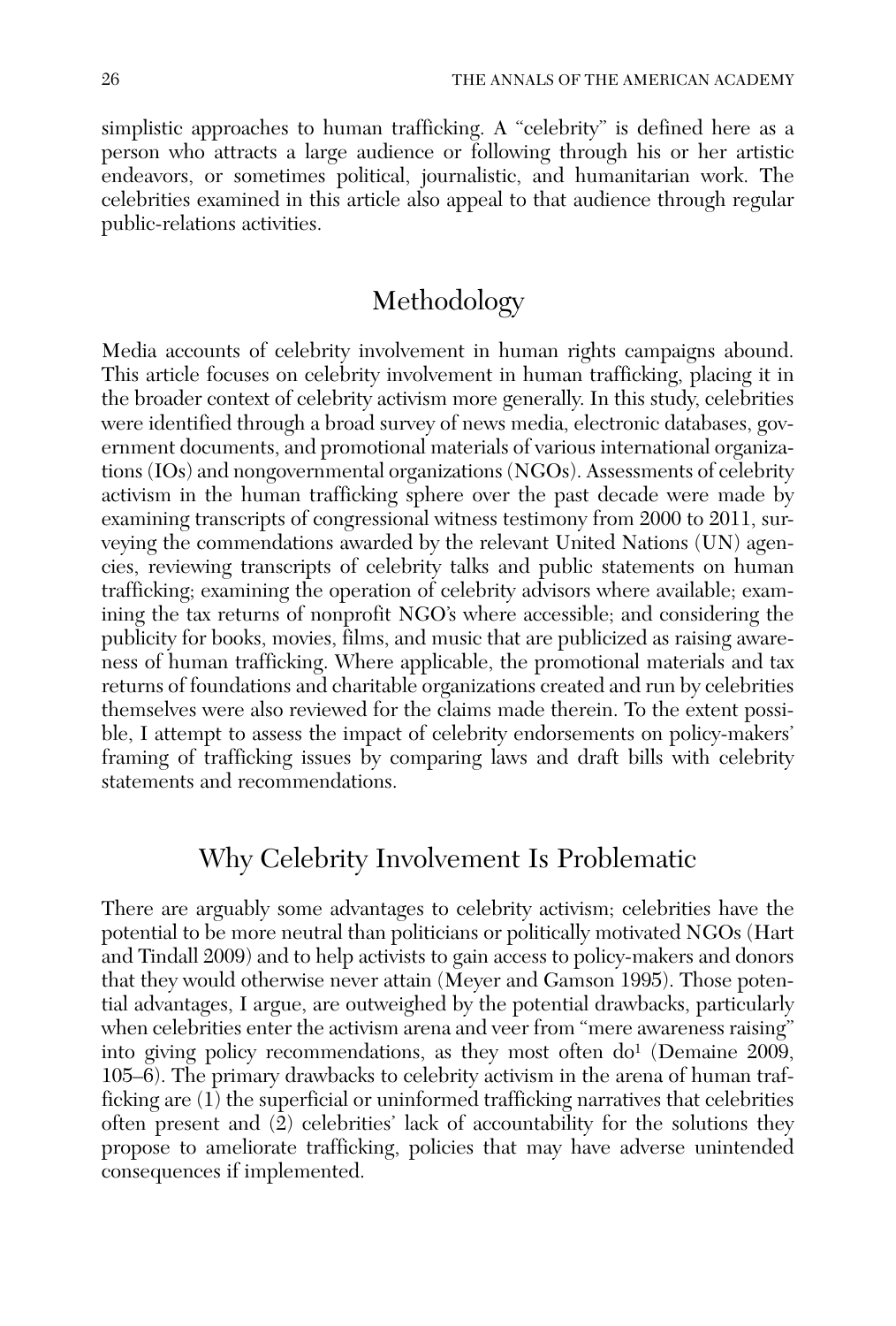Public relations–motivated celebrity activism, even that touted as "mere awareness raising," is problematic for multiple reasons. It risks diverting attention away from victims and the solutions they might desire for themselves (Hart and Tindall 2009; Moyo 2009), stripping them of their agency and rendering them one-dimensional "victims" (Cooper 2007). Reductive narratives shift depictions of human rights issues away from the complex and frequently boring, toward the more dramatic, or worst-case scenarios. This skewed focus risks solutions being developed—and funding being allocated—that are tangential to the problem. In the trafficking context, for example, an inordinate focus on children abducted for sex trafficking—a very visceral and frightening but infrequent type of trafficking—diverts donors and law enforcement away from other types of trafficked persons (Haynes 2007).

#### *Growth and expansion of celebrity activism*

Around one-quarter of all American television advertisements feature celebrities (Biswas, Biswas, and Daas 2006). Celebrities are used so ubiquitously because advertisers understand that consumers want to feel close to celebrities; in many instances, they respond more to celebrity endorsements than to experts (Frizzell 2011).

Some celebrity activists claim that they are merely raising awareness of the issues, rather than endorsing any outcome. While this sounds innocuous, potential problems accrue even with this practice. First, awareness-raising campaigns often cast the celebrity him- or herself in the central role of hero, detracting from the victims and their needs (Bhatia 2013). Second, very few celebrities indicate whether they pay for their own travel expenses when bringing attention to human rights problems, while at least some celebrities fail to donate funds to the causes they endorse, and some even to their own foundations (Colapinto 2012).2 The result is that celebrity "awareness-raising" can siphon off donations the donors undoubtedly intended for victims.

The use of celebrity human rights endorsers is increasing, even though experts report that the return on that investment can be modest or even backfire (Biswas, Hussain, and O'Donnell 2009). To test the efficacy of celebrity activism, one experiment presented subjects with opinions about whether to intervene in a humanitarian crisis, ascribing a celebrity opinion to Bono, and a contradictory opinion to "a State Department representative" (Frizzell 2011). Not only did the test subjects select the State Department's position, but they claimed to have formed their opinion because it was the opposite of Bono's. This outcome, in which subjects not only fail to be swayed by a celebrity position but are in fact repelled by it, has come to be known as "the Bono effect" (Frizzell 2011, 322). The designers of this experiment concluded that to sway an audience, the celebrity in question must be perceived as highly credible in the given context.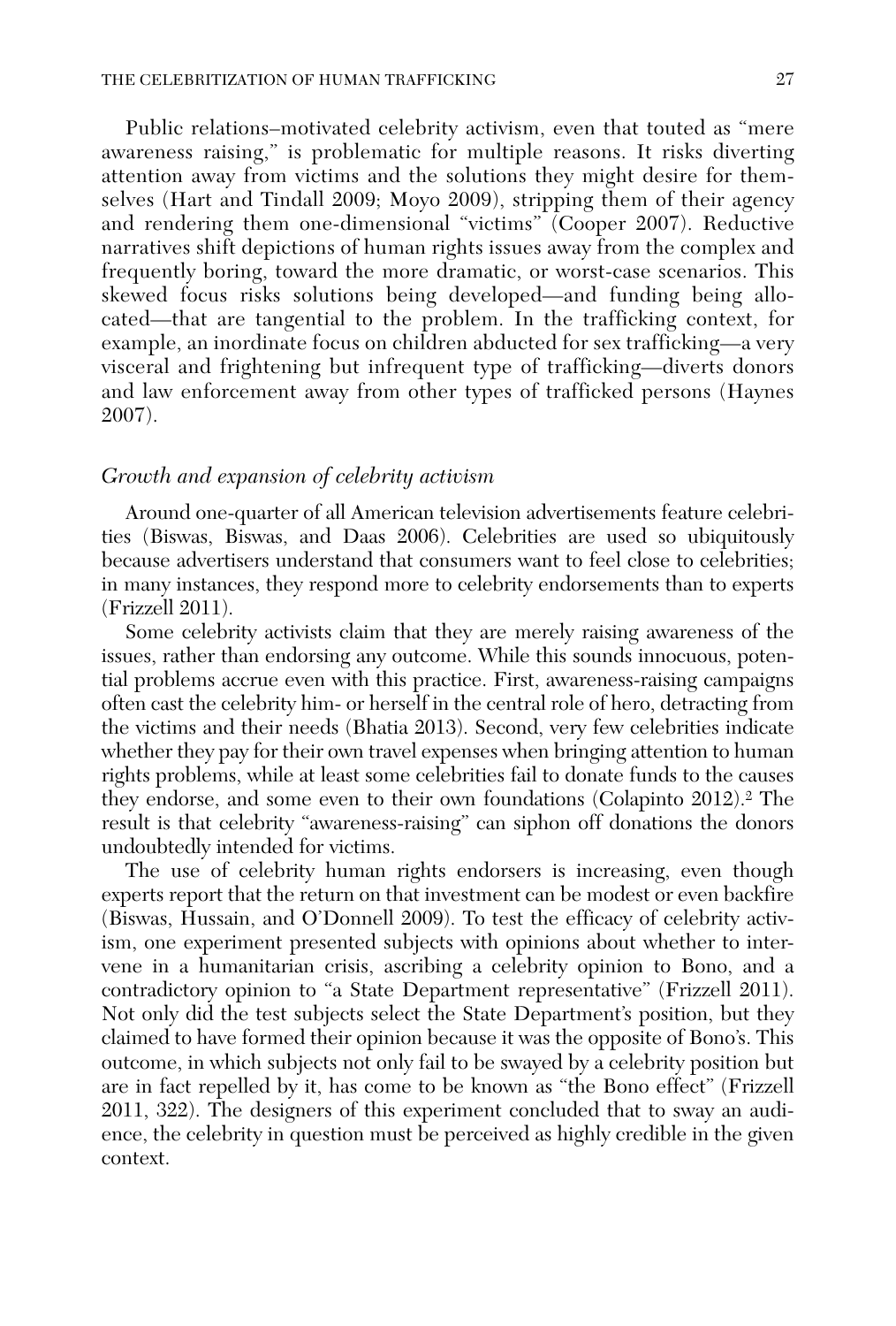#### *Unintended consequences*

Despite the understanding commonly held by entertainers and politicians that one must have an "elevator pitch"3—a short and catchy description of an issue to promote it publicly in the time it takes to ride an elevator—it is very difficult to distill complex human rights problems into sound bites. Experts less willing to employ brief and pithy narratives can come off as unappealing or overly intellectual by comparison. It is rare for the words of a bona fide expert to go viral, experts often being reluctant to distill their viewpoints into the few minutes allocated to them by the press.

Celebrities are skilled at making short, charming, and persuasive pitches, and benefit from the symbiotic relationship among the press, NGOs, IOs, politicians, and celebrities. Journalists want a story; politicians, IOs, and NGOs want to publicize their causes or policy positions; and celebrities want to maximize their celebrity, so celebrity narratives are delivered with great frequency to wide audiences. But because celebrities attract a great deal of attention, the story heard is often one about the celebrity—e.g., their account of how a trip they took to see a human rights crisis affected them emotionally—a personalized focus that comes at the expense of the actual problem (Agustin 2011). Furthermore, celebrities tend to suggest quick fixes rather than sustainable solutions (Dieter and Kumar 2008). Audiences accustomed to hearing celebrities entreating them to "do something," and providing an immediate outlet through which to do it, can be impatient with experts who advise them to take the time to understand the complexities of the issue before proceeding.

In their rush to react to human rights crises to which they have often only recently become attuned, celebrities—well-intentioned though they may be can simply distract from finding the right solutions for the real problems. Take, for example, Sharon Stone effectively bullying attendees of the World Economic Forum at Davos, Switzerland, into promising substantial donations to save children's lives by providing mosquito nets to end malaria in Africa. Although effective in terms of drawing attention to Stone and rallying promises for funds (the funds themselves were not ultimately delivered), it is problematic from the perspective of solving the stated problem. The attendees were not told that malaria is not the biggest threat to children's lives in Africa, or that nets are often already made and provided locally, potentially undermining developing markets and local NGOs (Sala-i-Martin 2006). Or consider celebrity journalist Nicholas Kristof, who purchased a girl in Thailand for \$203 to "save her" from human trafficking. He was able to publish multiple editorials about how moved he was by her plight (Kristof 2004), and how shocked he was when she chose to return to sex work (Kristof 2005). His continuing involvement in rescuing victims resulted in a book and a documentary film (Kristof and WuDunn 2010; PBS 2012), all the while failing to fully articulate the structural issues in play and explore the causes of why this and other "rescued" women have returned to their previous lives. He continues to use his celebrity journalist position to promote other activists, such as Somaly Mam, even after questions arise as to their legitimacy or rate of success (Cain 2012; Marks and Sovuthy 2012).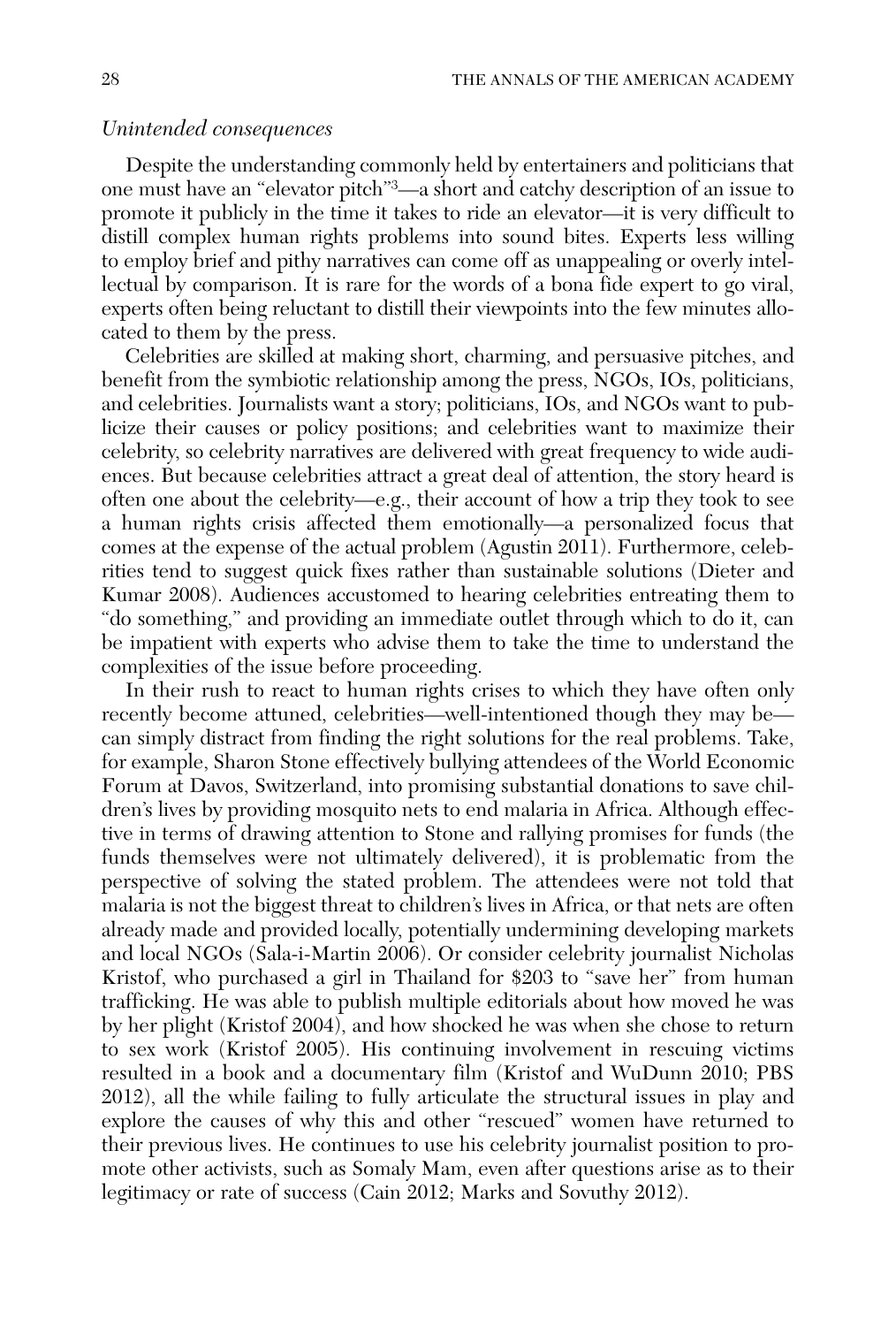# Issues That Catch Celebrities' Attention: Victims, Sex, and Rescuers

Celebrities do not engage with the full gamut of human rights issues, and among the issues that celebrities adopt, some receive far more attention than others. Mundane and complex issues are rarely discussed, while "exciting" issues with apparently simple solutions are embraced. When celebrities are involved, the framing of both the problem and its solutions are often manipulated to suit the narrative most palatable for a celebrity attempting to reach donors or a broad audience, seemingly without regard to reliable data or research already underway. The most striking example of how lucrative some of the reductive human rights narratives can be is found in the incredibly fast ascension of Invisible Children, the NGO behind the film *Kony 2012*. In the year following the release of its video challenging celebrity "culture makers" to support the cause and exhorting viewers to help secure the capture of Joseph Kony by purchasing posters and bracelets to "raise awareness" of human rights abuses Kony had perpetrated, Invisible Children received a staggering \$11,583,954 in private grants and contributions (Invisible Children 2011).

In the human trafficking context, when the issue is framed as a problem primarily impacting exploited migrant laborers or as an outcome of globalization and weak labor protections, it receives little celebrity attention or funding. But when interested NGOs reframe the issue as "sex trafficking," "modern day slavery," and "child sex exploitation," celebrity involvement burgeons, media flock to the issue, and financial contributions to fight the problem increase dramatically. For example, in response to lobbying by interest groups, some of which would receive the federal funding for which they agitated, to use the growing interest in human trafficking as a vehicle to abolish commercial sexual exploitation, Congress authorized \$25 million in grants per year toward state prosecutions of prostitutes' customers (U.S. Congress 2006). Human trafficking NGOs that shifted their focus accordingly saw dramatically increased funding. For example, as Polaris Project shifted focus to match the budget increase (for which they had lobbied), their revenue increased from \$177,818 in 2007 to a reported \$1,048,470 in government grants and \$2,221,441 in nongovernment grants, contributions, and gifts in 2010 (Polaris Project 2010). In 2013, Google awarded Polaris and two other organizations a total of \$3 million (*Huffington Post* 2013).

Celebrities take up issues that are enticing, simple, and fundable and that feed into "the rescue myth" (Chuang 2010; Haynes 2007). A "sexy" issue may literally involve sex, sexuality, or sexual abuse, or it may simply be more exciting, more horrifying, more voyeuristically appealing, and more suitable for casting the activist in the role of hero, than other issues. Human trafficking for sexual exploitation is such an eroticized topic, but trafficking for domestic servitude or agricultural work is boring in comparison.

In addition to sexy issues that feed the image of celebrity and, by proxy, the public as rescuer, celebrities and the media are also enthralled by issues that permit fetishism of victims and allow for "trauma tourism"—the practice of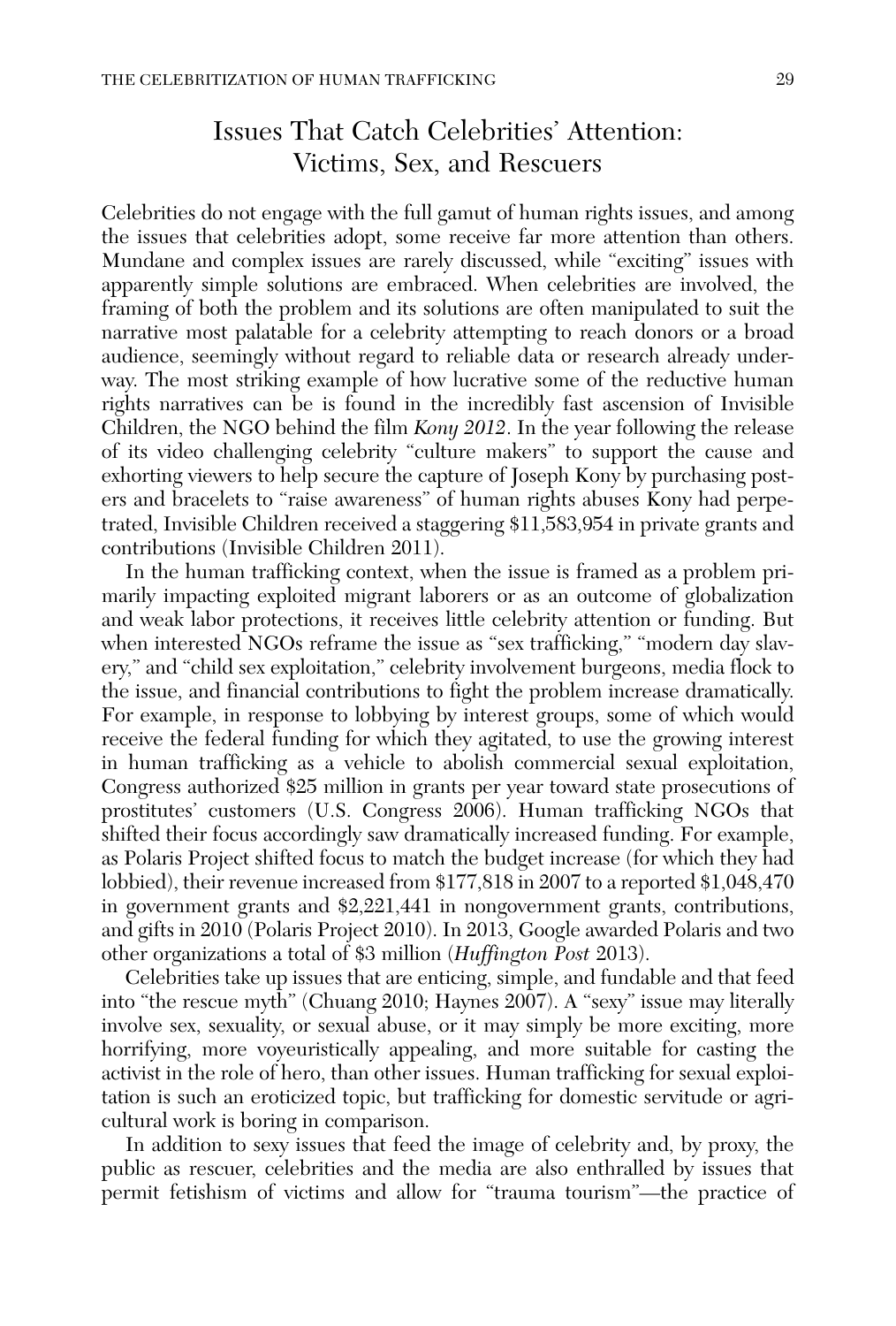traveling to see or visit with victims of humanitarian disasters or human rights abuses, ostensibly to see the people to whom one's money has been allocated. Conveniently, human rights issues that feed into the celebrity-as-rescuer ideal also tend to receive more attention from the media and the public, and more funding, than issues requiring deeper and more complex understandings. The celebrity who focuses on the sexy, pithy, and simplistic human rights narrative generates more publicity (Waisbord 2011).

#### *Trafficking as a celebrity cause*

Although human trafficking is not unique in having attracted celebrity attention, it clearly fits the celebrity-attraction criterion set forth above. Human trafficking is an issue with visceral appeal (Clark-Flory 2011); it can be reduced to a narrow victim-rescuer narrative for those inclined to view it that way; and its victims are often foreign and therein easily essentialized (Haynes 2006, 2007). The recent focus by the U.S. Congress and celebrities on child victims of sex trafficking amplifies this victim-savior dynamic.

There are also a large number of conflicting viewpoints about many aspects of human trafficking. There are disagreements as to the extent of the problem, the definition of trafficking, who the victims are, how best to support them, and how to combat trafficking more generally. Statistical data on human trafficking are wildly inconsistent and lack rigorous empirical support. When celebrities lend their confident voices and elevator pitches to this morass of disagreement and inconsistencies, they cannot help but sway an interested public. Celebrities can be very desirable spokespersons for those who would venture forth with a prescription when data are lacking. Ricky Martin, for example, testifying before Congress as a celebrity witness on human trafficking, stated that "each year 2 million people are victims of human trafficking. Of those, 1 million children are forced into the sex trade each year" (Martin 2006, 11). These figures do not correspond to any verified data, nor did Martin cite any source to support his figures. When asked by Rep. Smith how Congress should respond to human trafficking, Martin stated that he had created a PSA (public service announcement) named Call and Live: "You call and you live. … People will call when they are being trafficked, when they believe they are being trafficked or when they witness a case, and that moment you [sic] will be safe" (Martin 2006, 11). Whereas experts are inclined to qualify and question discrepant data and acknowledge both the structural causes propelling the problem and the consequent complexity of any solutions proposed to end it (Chuang 2010; Weitzer 2010), celebrities appear more comfortable using unverified numbers and suggesting untested or reductionist "solutions" so as not to dampen the visceral and emotional appeal of their message. Amid conflicting expert opinions and inconsistent data about human trafficking, the public does not know which information to trust. In this environment, a confident reductionist narrative offered by a celebrity, whom the public in any case wants to feel close to and share values with, can easily hold sway.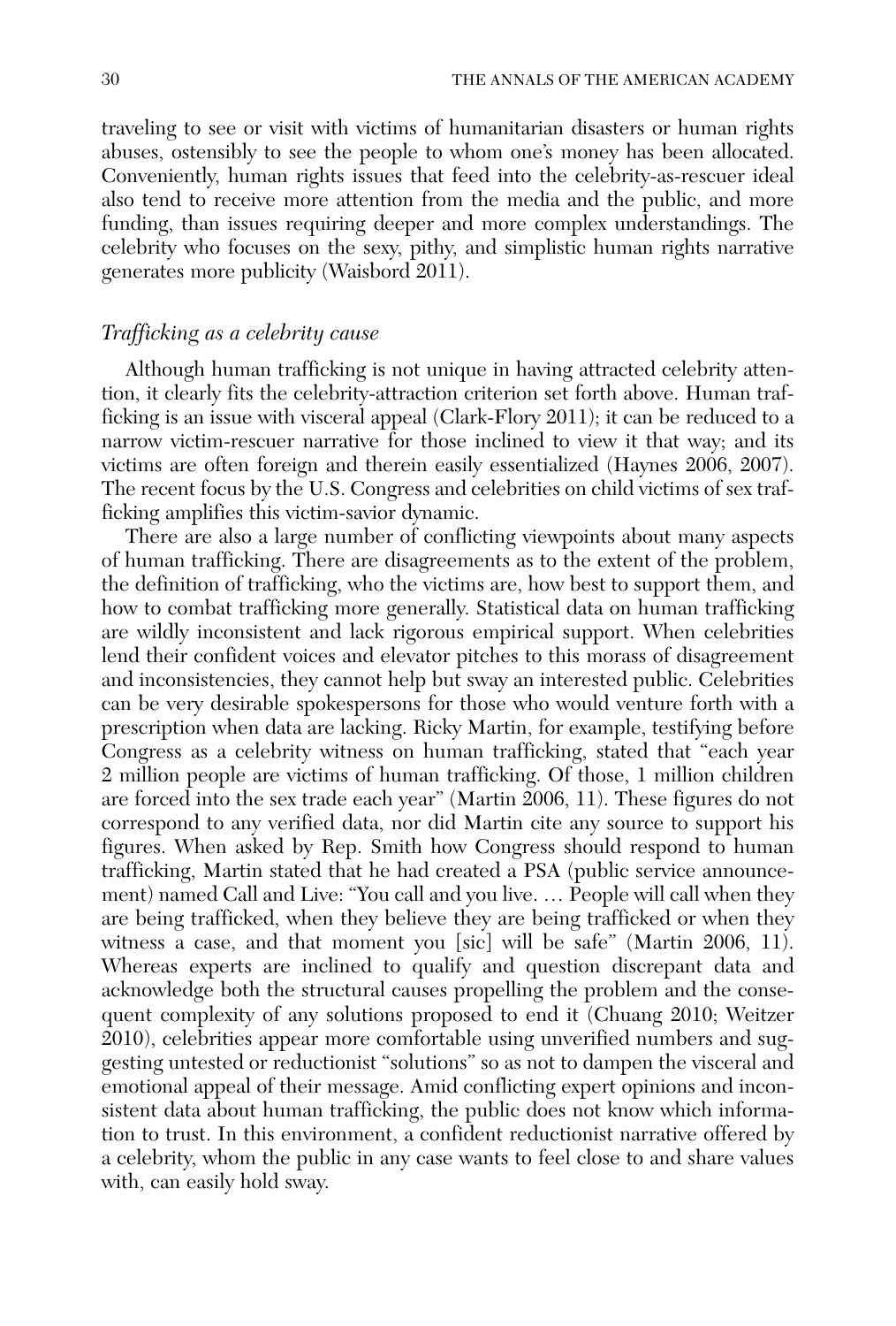# Celebrities' Human Trafficking Initiatives

This section provides an overview of some of the more prominent activism undertaken by celebrities focused on human trafficking, to greater or lesser positive effect. While celebrity missteps are ubiquitous and easy targets for derision, some celebrities get higher marks than others by focusing on people, places, and issues they know well (Easterly 2010). Others are perceived as credible for having received higher education. It is regularly noted, for example, that Mira Sorvino and Ashley Judd, both actresses and human trafficking activists, have degrees from Ivy League universities, implying their enhanced credibility to hold forth on issues of concern to them.

Hundreds of celebrities have been invited to serve as Goodwill Ambassadors to various UN agencies, some in roles directly or indirectly related to human trafficking (UN 2013a). The designation of a UN title bears little correlation to the level of expertise held by the recipient. For example, Mira Sorvino is Goodwill Ambassador to the UN Office on Drugs and Crime (UNODC), the "guardian" agency for the UN Protocol on Trafficking in Persons. Nicholas Cage was appointed Goodwill Ambassador for Global Justice for UNODC, and Julia Ormond, formerly a UNODC Ambassador, stepped down to form her own NGO and work with Bill Clinton's Global Initiative (UNODC 2010; UN Gift 2013; ASSET 2013). Ricky Martin and Lucy Liu are UNICEF Goodwill Ambassadors, their work intersecting with human trafficking through their interest in addressing child sexual exploitation (UNICEF 2013), and Emma Thompson "joined forces" with UN Gift to raise awareness on human trafficking (UN Gift 2013). Some celebrities are involved with IOs whose work intersects in some way with human trafficking. Ashley Judd, for example, was previously an ambassador for YouthAIDS, a project of Population Services International (PSI), an organization "focused on empowering the most vulnerable populations" (PSI 2013). Still other celebrity human trafficking activists claim a working relationship with U.S. government entities (Kutcher and Moore 2012).

Some of these celebrities initially became attached to the issue of human trafficking after learning of its existence in conjunction with their careers as entertainers: Angelina Jolie after filming *Tomb Raider* in Cambodia (Hart and Tindall 2009); Sorvino after acting in a Lifetime television miniseries about human trafficking (UNODC 2010); and Martin after meeting "three little girls that were living on the streets [in Calcutta], maybe days away from being sold into prostitution, trembling beneath plastic bags" (Martin 2006, 7).

Many of the celebrities introduced above have established their own NGOs or foundations devoted to "tackling" the problem. Some of these celebrities have used their foundations effectively to identify a specific problem and work to address it or to innovate new approaches. Jolie, for example, partnered with Microsoft to create Kids in Need of Defense, an NGO that identifies attorneys willing to work pro bono (though not actually hiring staff attorneys or funding direct legal assistance) to help unaccompanied immigrant children in the United States, some of whom have been trafficked or are at risk of trafficking.<sup>4</sup> And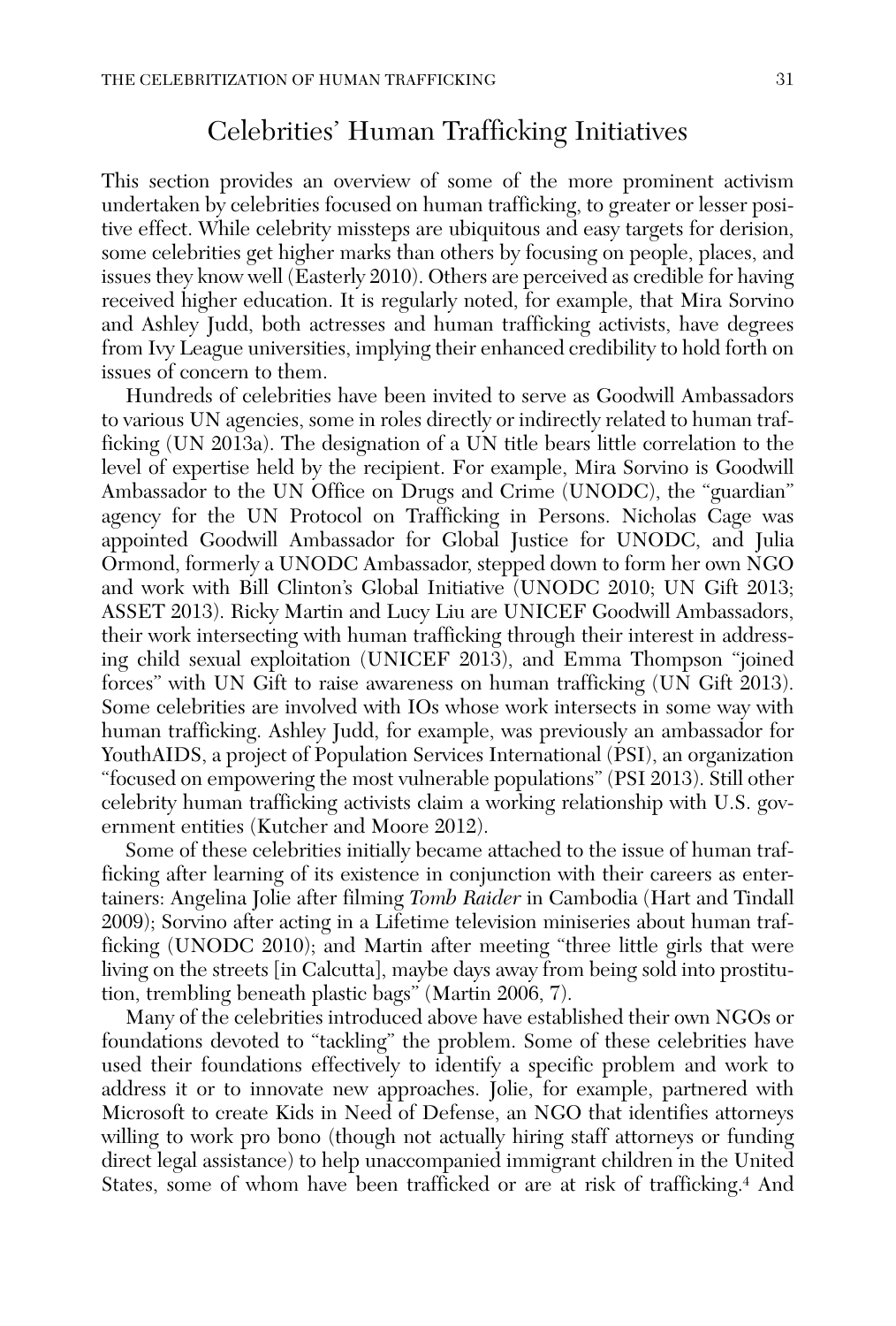Ormond's Alliance to Stop Slavery and End Trafficking (ASSET) created a tool that allows consumers to contact companies to ask questions about their supply chain and labor practices (ASSET 2013). However, other celebrities have created programs and responses that are ill-advised, distasteful, or even at risk of backfiring. Ashton Kutcher and his ex-wife Demi Moore, for example, established a foundation called DNA. Kutcher then created PSA's aimed at "ending demand" by appealing to men not to pay for sex, which were widely criticized as voyeuristic and distasteful (Delahaye 2011). Moore partnered with Tiffany's to create and sell diamond handcuff pendants depicting both the bonds of love and the plight of human trafficking victims trapped in slavery (World Entertainment News Network 2011). Jada Pinkett Smith launched her antitrafficking campaign, called "Don't Sell Bodies" with a video of herself nude and singing about human trafficking (*Nada* 2012). And Emma Thompson's contribution to her alliance with UN Gift was an art installation called Journey, a one-woman show in which she enacts "the harrowing experience of a trafficked victim" (UN Gift 2013).

Within celebrity–run NGOs and foundations, there is a considerable amount of interfunding and circular support from other celebrities. Bono's philanthropic RED campaign—described as rescuing "international aid from its dour predictive graphs and disappointing 'lessons learnt,'" spinning it "as young and chic as possible"—was launched on *The Oprah Winfrey Show* (Richey and Ponte 2008, 725). And when George Clooney and Brad Pitt wanted guidance on how to enter the humanitarian-celebrity enterprise, they sought Bono's advice (Cooper 2007).

An obvious query would be how celebrities are accessing expert advice in creating their NGOs and projects. Although celebrities do not regularly discuss whether they receive advice and from whom, some do. Angelina Jolie, for example, runs many projects and has employed several advisors, not always successfully. Her first advisor, Trevor Nielson, was allegedly behind several antitrafficking debacles (Colapinto 2012). While consulting credible experts would likely improve the activism, some celebrity "advisors" specialize in using philanthropy as a PR tactic rather than offering substantive expertise (Colapinto 2012). Compounding the problem of bad advice is the circularity and closed loop nature of that advice and involvement. Nielson, Jolie's former advisor, also worked with Bono's foundation, and as the director of public affairs for the Gates Foundation. Kutcher's girlfriend, Mila Kunis, is now one of the faces of the International Labour Organization's (ILO) "End Slavery Now" campaign (ILO 2013), and Bono's advisor also trained Brad Pitt (Cooper 2009).

Since this inside circle of funding and support includes "the celebrity wealthy"—people who have become famous for being wealthy and philanthropic—there is substantial money in play. Bono's DATA Foundation, for example, has received millions of dollars in grants from the Gates Foundation (Cooper 2007), and Bono claims that he was the first person Warren Buffett phoned when Buffet gave more than \$31 billion to the Gates Foundation (Cooper 2007). Although one could argue that the tightly circular nature of this advice and funding creates a certain expertise among those within the circle, such a circular nature also arguably increases the risk that organizational responses to human rights issues will be limited in nuance for lack of wide-ranging expertise and advice.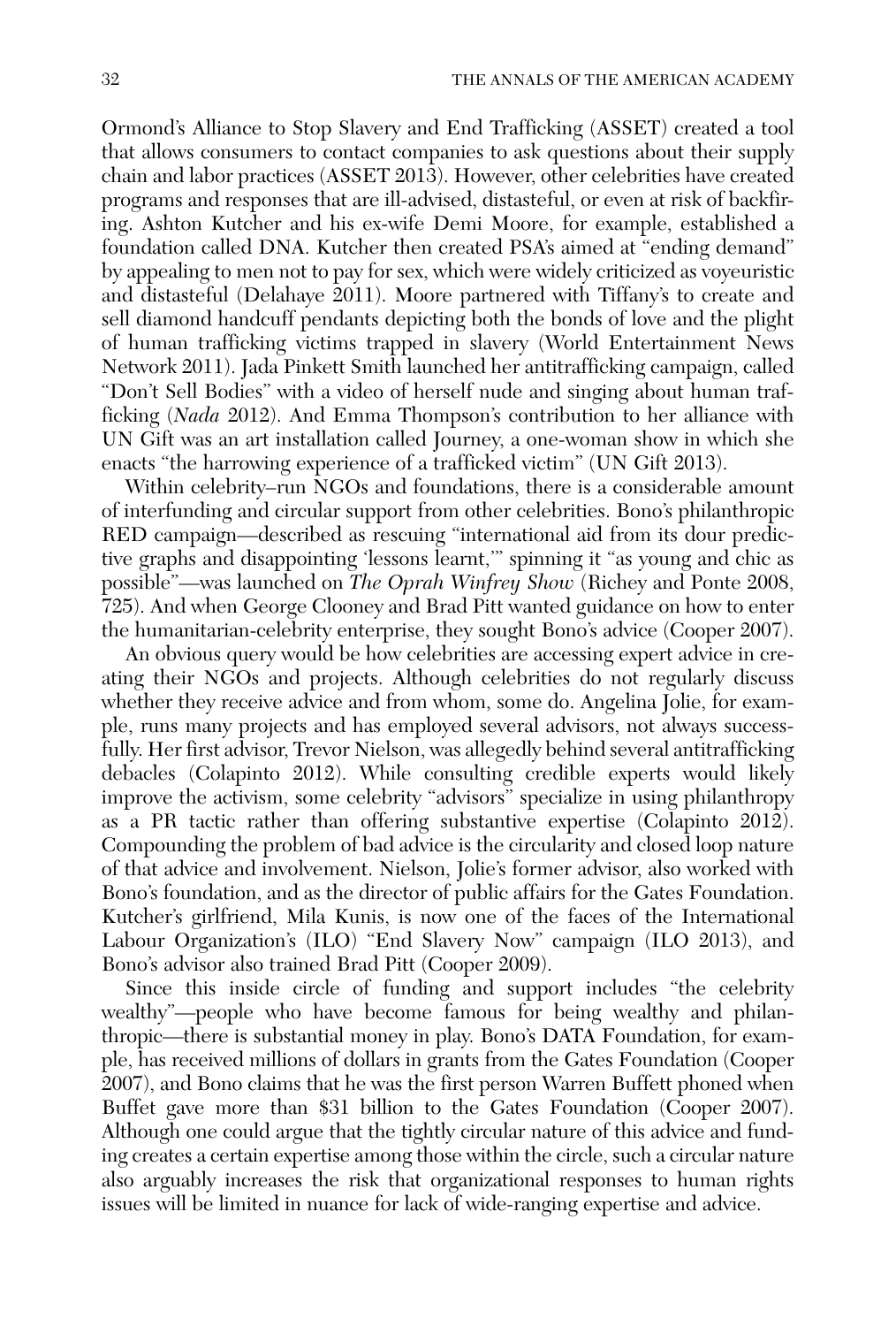It is unclear whether celebrities are encouraged to contribute their own net worth to their causes. Some do not, presumably viewing their primary role as drawing star power to the foundation rather than funding the project or working for it outright (Colapinto 2012). Some advisors also seem financially quite invested in the creation of celebrity foundations and NGOs, recommending that their celebrity clients establish foundations to "express their philanthropy," and then exorbitantly charging them for that advice and assistance. Kutcher and Moore, for example, paid Neilson \$240,000 of their foundation's money—the foundation that he helped them create—for his advice, some of which resulted in a firestorm of criticism aimed at their distasteful attempts at advocacy and their inaccurate public statements (Colapinto 2012; Cizmar, Conklin, and Hinman 2011).

One of the most striking facets of celebrity involvement in human trafficking is how quickly celebrities come to claim expertise. For example, Jada Pinkett Smith stated that she learned about the issue through her preteen daughter in early 2012 (Pinkett Smith 2012). A mere eight months later she accepted an invitation to address the Senate Foreign Relations Committee on the topic (Parkinson 2012; Pinkett Smith 2012). Perhaps due to this general lack of experience, or possibly as a consequence of their professional skill at playing to an audience and emoting, many celebrities working on human trafficking tend to proffer stereotypes, provide generalizations, and rely on emotional pleas. Speaking to the UN General Assembly, for example, Judd made numerous emotional pleas, even while acknowledging, though quickly dismissing, potential skepticism about her expertise:

I would understand if you might be wondering right now, "How dare she imagine she has something to contribute to the urgent, charged debate about the scourge of modern slavery, of human trafficking?" Actually, I believe wholeheartedly the real question is, "How dare I not? How dare I not stand before you with all the earnestness at my command.… I have made one keening vow: I will never forget you and I will tell your stories. (Judd 2008)

Martin's testimony to Congress also relied on superficial emotional appeals: "If we have a soul, we have to feel the pain but sometimes we also feel the hopelessness. But in face of hopelessness [sic] action can bring hope" (Martin 2006, 8). He also provided oversimplified "solutions" to the problem, essentially recapitulating to Congress a condensed version of Congress' own approach in the Trafficking Victim Protection Act:

First of all, we must prevent exploitation by educating children and families about the dangers of human trafficking. Step two, we must protect the victims by providing resources to reintegrate and rehabilitate. And number three, we must prosecute and punish those who make a living out of this illegal activity from traffickers to consumers. (Martin 2006, 8)

Some celebrities engaged in "combating human trafficking," eager to arouse the audience, offer false or distorted statistics, oversimplifying the causes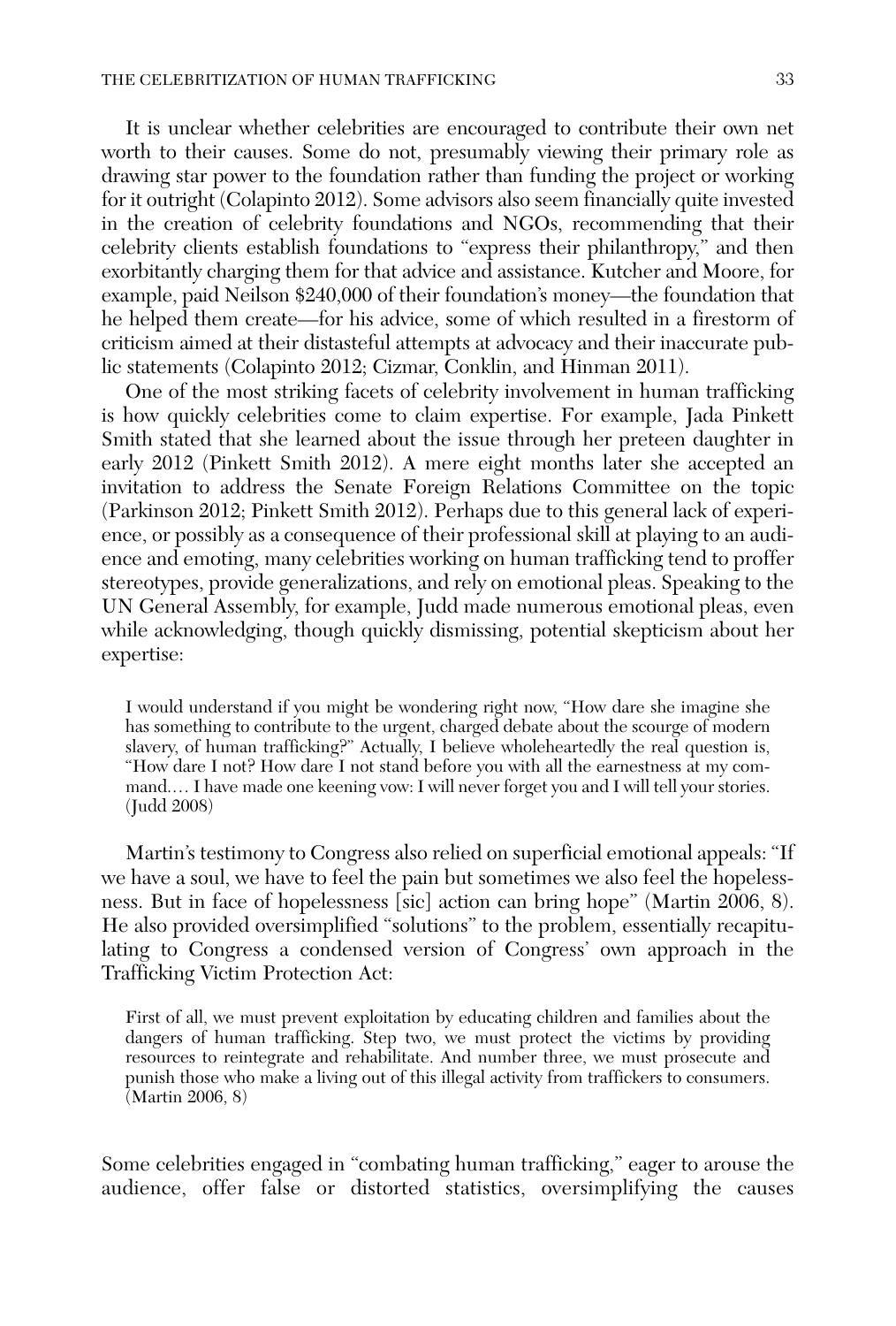and solutions, relying on emotional pleas and offering "horror stories" as typical scenarios. They are able to do so because they are not held accountable for their erroneous claims.

# The Audiences for Celebrity Activism

Celebrities would not be given the platform to make recommendations about human trafficking without the acceptance and complicity of an audience. This section of the article discusses the main audiences that grant celebrities "expert" status regarding social causes such as human trafficking.

#### *Celebrities*

Celebrities themselves buy into the concept of celebrity as human rights expert, albeit not all celebrities, not all to the same degree, and not all with the same motivations. Celebrity depends on recognition, which depends on being known, feted, and discussed. Some celebrities recognize that humanitarianism can enhance their fame or use it as a "second act," a way to burnish a fallen star or as a publicist's prescription for rehabilitation (Hyde 2009). Other celebrities seem to prefer their activist image, and identify themselves this way—at least in front of some audiences.<sup>5</sup> There is also the notion that social activism makes the best use of the commodification of their person that comes with fame (Meyer and Gamson 1995, 185).

Although celebrities' motivations differ, some commonalities apply. First, celebrities believe that they help to shine a light on issues that the media and politicians ignore (Waisbord 2011). Second, many celebrities earn more from their endorsements than from acting or other endeavors (Agrawal and Kamakura 1995) and have learned how to solicit these opportunities. Third, agents and publicists encourage actors to engage in social advocacy for the career benefits it can bestow (Demaine 2009, 108). Fourth, many actors have begun to think of themselves as having an obligation to put their fame to good use, and to encourage other actors to do the same (Meyer and Gamson 1995, 185). Fifth, law and policy-makers seem to expect activism from celebrities, and many celebrities comply. For example, at a congressional hearing on human trafficking before the House Committee on International Relations, Rep. Tom Lantos asked Ricky Martin,

I wonder if you could comment on the reason why so few people who have attained your celebrity and status have chosen to become engaged in good causes. And what can be done by people like you or Bono or others to involve the scores of people who have attained … an opportunity to become engaged in your cause, in the issue of trafficking? What happens when you talk to your colleagues of similar positions and celebrity and you urge them to pick a cause, any cause, and become engaged? (Lantos, quoted in Martin 2006, 12)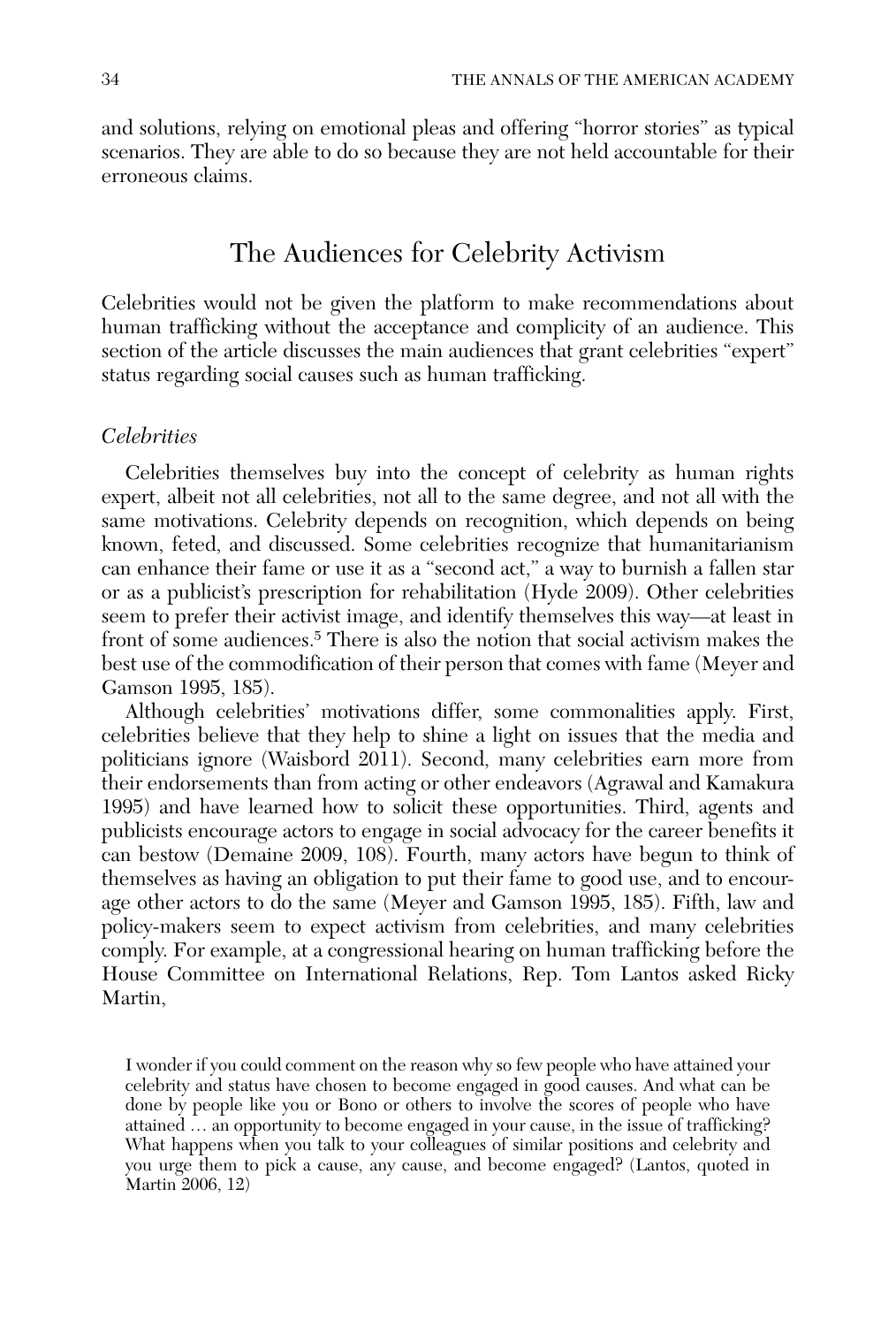Martin declined to speculate, indicating that he could only speak for himself. Yet Lantos pressed him further, asking Martin to explain why his "fellow celebrities" did not also work to "transform" the "ugly aspects of this globe into positive realities" (Martin 2006, 12). Lantos's comments suggest that members of Congress believe both that celebrities have such transformative power and a duty to wield it.

Celebrities have different activist styles and make different claims, which render some celebrities more prominent and more readily heeded by their audience than others. "Some are hailed as 'serious' and 'dedicated,' others are dismissed as lightweights and opportunists" (Hart and Tindall 2009, 260). Some make sweeping statements or claim to be speaking for the entire world,<sup>6</sup> while others appear to recognize the position they have put themselves in and tread more cautiously (Travers 2007).

#### *The media*

Celebrities do not become celebrities in a vacuum, nor does the public become aware of celebrity activism without the media. Journalists and the media have their professional obligations, lenses, and biases. They can sell the "sexy" story and maximize readership, or they can exercise journalistic integrity, fact check, and convey complexity. Much of the time, the objectives of celebrities and the press align, but sometimes they do not. Kutcher, for example, was confronted by the *Village Voice* for citing bad statistics from a flawed report that had been debunked by no less than twenty-seven scholars (Weitzer 2010) and for proposing a simplistic "end demand" solution to underage prostitution. Kutcher could have used the opportunity to admit his mistake or even indicate that it was his advisor, Trevor Neilson, who was allegedly responsible for steering him awry (Colapinto 2012). Instead, Kutcher retaliated by accusing the paper of having a "financial interest in trafficking" (Cizmar, Conklin, and Hinman 2011). While the *Village Voice* challenged the flawed report, other media outlets relentlessly referenced it for the racy headlines it yielded (Daily Mail Reporter 2008; BBC News 2008). To many media outlets, the message seems to be that accuracy is less relevant than shocking headlines, and that when a celebrity is involved, the story yields a greater readership.

While attaching a celebrity to a cause may increase attention for the celebrity, there is no proof that it increases attention to the cause (Waisbord 2011). And not everyone in the press rushes to cover celebrity activism without querying its impact and validity. In his book, *Flat Earth News*, journalist Nick Davies specifically takes issue with the way the press covers human trafficking, describing what he calls systemic problems with self-referential reporting, whereby media outlets quote one another without assessing the validity of the original source (Davies 2008). Many new outlets blatantly engage in fear-mongering to increase their audience, and human trafficking fits neatly into this fear formula (Davies 2008). Journalist Noy Thrupkaew also acknowledges the drawbacks in the common journalistic practice of using the story of one victim to stand in for or "represent"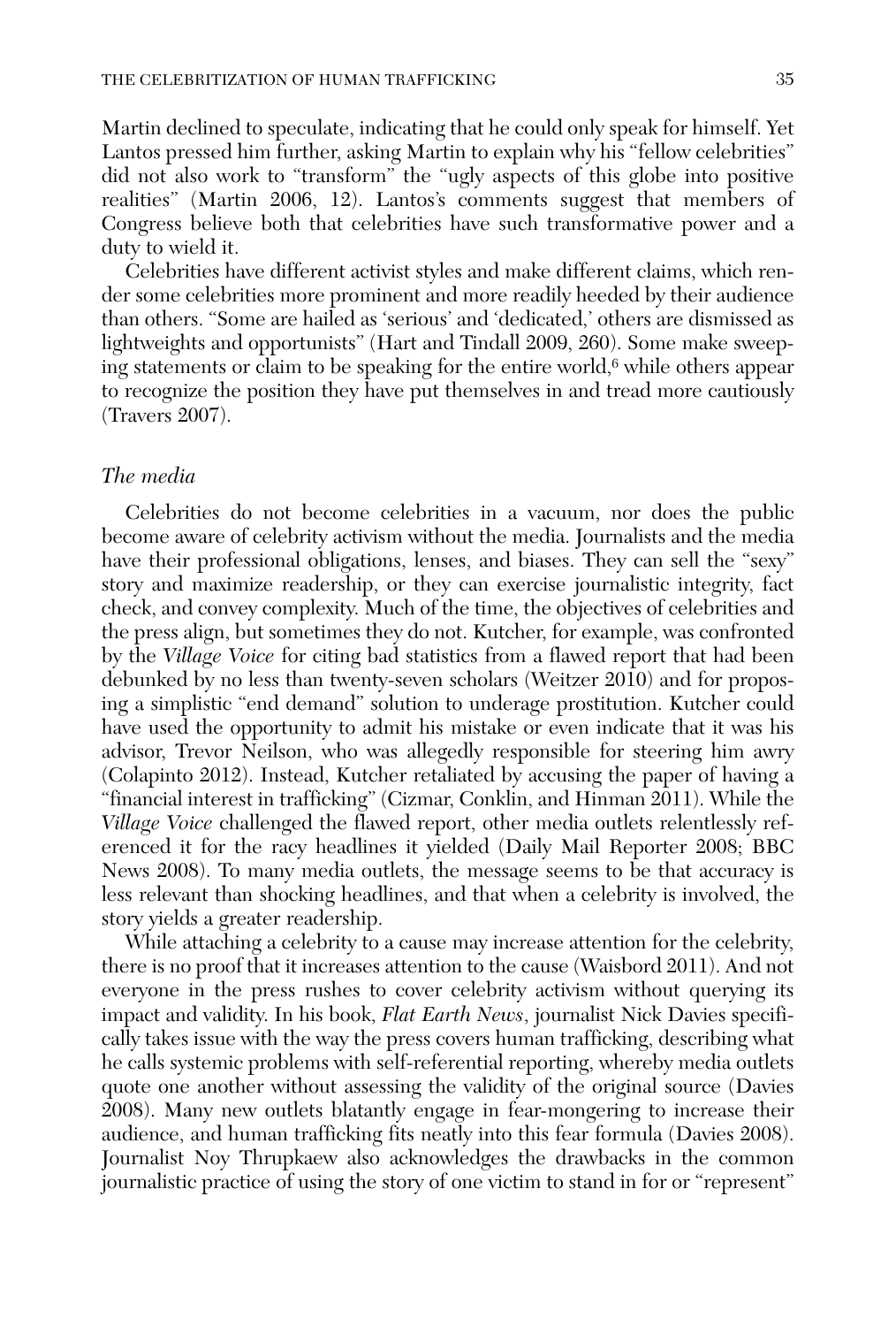an entire social problem (Thrupkaew 2012). And some critique the advent of "celebrity journalism," wherein the journalists' feelings are the subject of the article (Agustin 2011). As a result of these common media practices, human trafficking stories attract audiences. When a celebrity delivers the message the audience increases dramatically, but not necessarily to the benefit of the cause.

#### *The UN*

Celebrity ambassadors are now attached to every UN agency, with several agencies appointing more than thirty Goodwill Ambassadors each (UN 2013a). Some agencies have even begun upgrading celebrities. Angelina Jolie, who had been a mere Goodwill Ambassador for the UN High Commissioner for Refugees (UNHCR), was recently promoted to Special Envoy, allowing her to "undertake advocacy and represent UNHCR … at the diplomatic level" (UN News Center 2012). The UN Secretary General now has the authority to bestow the title "Messenger of Peace" on celebrities, the responsibilities of which include helping to "raise public awareness and support for United Nations peacekeeping efforts around the world" (UN 2013b). Other international organizations and outlets such as the World Economic Forum at Davos similarly subscribe to the notion that celebrity and humanitarianism go hand in hand, (Cooper 2007).

Although the UN has a history of partnering with celebrities, it has nevertheless stumbled more than once in its use of celebrity partnerships. For example, the Secretary General allowed Madonna to launch her Raising Malawi Foundation as a "cross promotion" with Gucci for the launch of its 5th Avenue store, on the lawn of the UN Secretariat in New York City during Fashion Week (Hyde 2009). The Raising Malawi Foundation is now much maligned and has been run by Trevor Neilson since 2010 (Colapinto 2012). A second misstep involved inviting Ashley Judd to deliver a talk about human trafficking at the Secretariat as a cross promotion for her new book, a personal memoir (UNODC 2010). Even if UN agencies can be understood as dependent on donors, employing celebrity cache to secure the requisite funding that fuels some of their programs, it is harder to see the justification for the Secretary General allowing the UN name and image to be used to increase the profile of celebrities and their personal and for-profit agendas.

#### *Politicians and government officials*

Perhaps the most striking example of the growing prominence of celebrity influence is the willingness of legislators to take counsel from celebrities. Congressional testimony often shapes the direction of federal legislation (Demaine 2009, 88), and federal legislators in the United States have invited hundreds of celebrity entertainers to testify at congressional hearings on issues totally unrelated to their occupations. Congressional appropriations committees, charged with funding programs, are responsible for the majority of the invitations extended to celebrity witnesses (Demaine 2009, 96). Of the more than 500 celebrities who testified before Congress between 1980 and 2004, almost none had any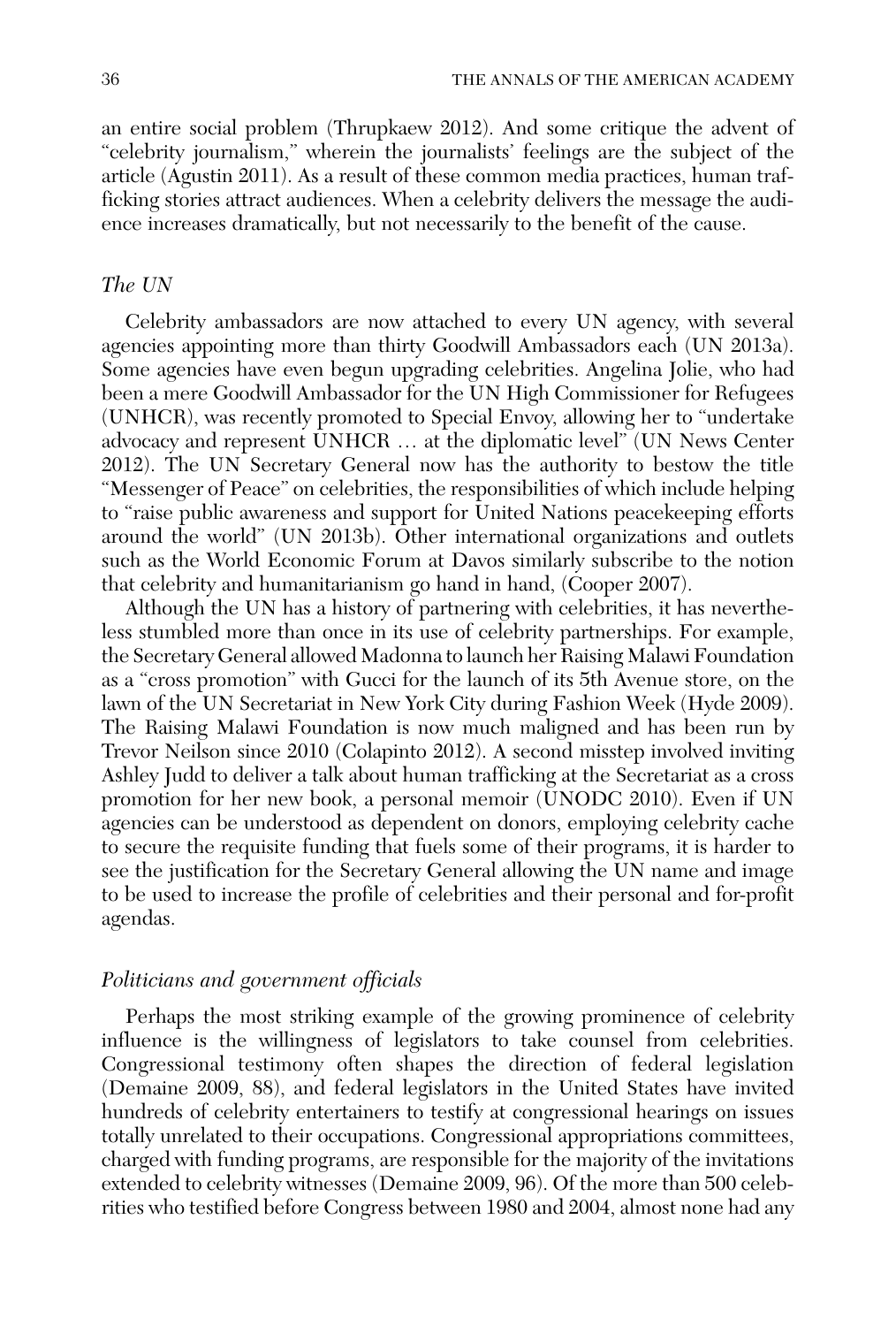expertise on the issues about which they spoke (Demaine 2009). Nevertheless, legislators believe that celebrity opinions are crucial to their ability to make and pass laws.7

Mutually reinforcing interests are involved here. Celebrities have their intellectual and activist credentials validated, rather than (or in addition to) their entertainment value. Politicians get media exposure that may help with their constituencies and consider meeting celebrities a job "perk."8 Legislators take frequent advantage of opportunities to meet celebrities (Hart and Tindall 2009), and far more legislators attend congressional hearings when celebrities testify than when mere experts do (Demaine 2009; Neilson 1999). Legislators are not immune to modern culture. Much like the public at large, they crave celebrity membership in their "in-groups," and many seem to fawn over celebrity witnesses to a truly sycophantic degree. For example, during Ricky Martin's appearance before Congress, Rep. Lantos told him "while my wife of 56 years considers you devastatingly handsome, I think your true beauty lies inside" (Martin 2006, 14); and staffers reported seeing legislators literally pushing one another out of the way to get close to John Travolta (Nielson 1999). Not all legislators are equally enamored of celebrity testimony, and some lawmakers seem clearer than others on the role celebrity experts might reasonably be asked to play.9 But many federal lawmakers have acquiesced to the notion that celebrities are well qualified to advise lawmakers (Demaine 2009). And some wonder whether celebrities are now so influential that politicians cannot ignore them (Hyde 2009).

This support of and fixation on celebrity experts is not limited to Congress, as other branches of government have been equally deferential to celebrities. For example, in 2005 the State Department named Ricky Martin one of its "Heroes Ending Modern Day Slavery" (U.S. Department of State 2006). The United States is not alone in its devotion to celebrity opinions (Dieter and Kumar 2008).

The growing frequency with which celebrities are invited to advise or testify before legislators is troubling for a number of reasons. First, there is little evidence to show that their presence, opinions, or advice achieve anything concrete for the victims of human trafficking (Waisbord 2011). Second, in democratic countries, the legislative and political branches of government are supposed to adhere to the notion of consulting "the people" when devising society's rules. We now have a "celebocracy" in which the opinions of celebrities, some of whom are not even citizens of the countries before whose legislatures they testify (Bono, Ormond), are considered more valuable than those of constituents and the wider population (Hyde 2009). Third, the celebrities in question are not accountable for the opinions they expound. In fact, they gain little by spending more time, money, and energy ascertaining that their positions and recommendations are helpful. They receive press coverage regardless of whether their proposals are implemented or result in unintended consequences.

Despite these pitfalls, legislators solicit not just testimony, but actual recommendations and solutions from celebrity witnesses, asking, for example, what a celebrity witness would do to eradicate the problem were he a legislator himself (Martin 2006). In so doing, the legislators abdicate their electoral roles—and democratic accountability—to celebrities (Demaine 2009). Even when some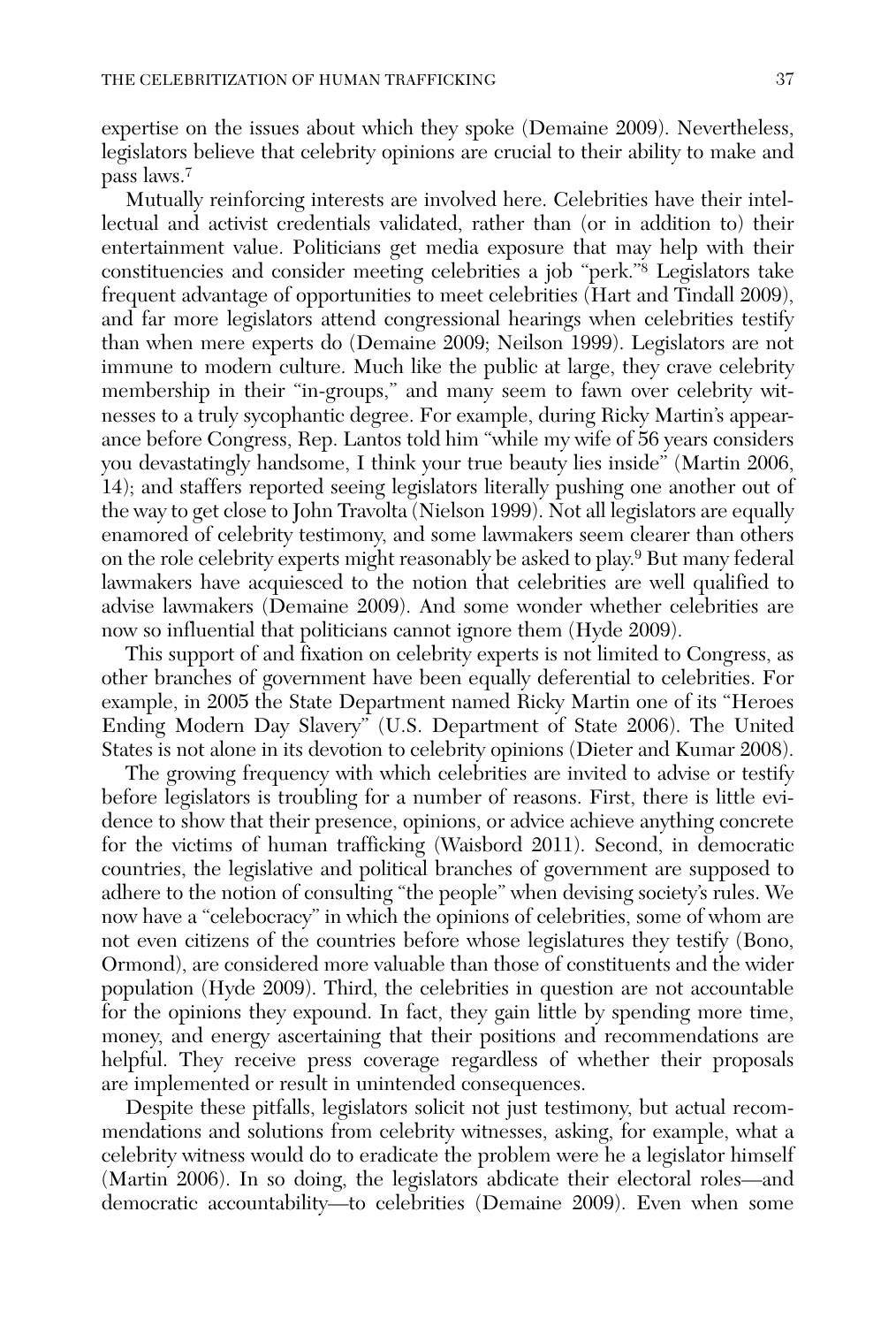celebrities attempt to acknowledge the limitations of their expertise, members of Congress reinforce the message that celebrities are well suited to offer policy advice. Testifying before the House Committee on International Relations, Ricky Martin acknowledged, for example: "I don't have all the solutions." Rep. Joe Wilson replied, "[Y]ou say you don't have all the solutions, but you have got wonderful commonsense proposals …" (Martin 2006, 18). While lawmakers and celebrities act as if calling celebrities to testify is a winning proposition for all, legislators looked foolish when they invited a Muppet (Elmo) to testify, asked the actor who plays a doctor on TV (Jack Klugman) to lecture them on medical issues, and invited the actress who played a police agent fighting human trafficking (Mira Sorvino) to advise them on how to eradicate it (Demaine 2009; UNODC 2010). Both parties benefit, however, with members of Congress indulging their desire to interact with celebrities and celebrities gaining PR capital and enhanced public exposure.

#### *The public*

Social scientists studying the celebrity phenomenon assert that people attribute special qualities to celebrities, allowing them to exert influence over their admirers' decisions regarding what causes they ought to follow (Lindenberg, Joly, and Stapel 2011). Although there is no data to directly establish how much of the public is swayed by celebrity activism, there are some facts to indicate how many people elect to follow the thought stream and commentary of certain celebrities. For example, Ashton Kutcher, who tweets about human trafficking, among other topics, was the first person in the world to amass 1 million Twitter followers (Goldman 2013). The fact that the veracity of the information in his tweets on human trafficking has been challenged (Cizmar, Conklin, and Hinman 2011) has not deterred people from seeking out his thoughts; as of 2013, he has 14.5 million people following his tweets (Goldman 2013). People desire proximity to celebrities, and because they cannot attain physical proximity, they use electronic and print media access as a proxy. They then justify their attentiveness to celebrities as confidence in the celebrities' credibility on issues of importance to them (Lindenberg, Joly, and Stapel 2011). By watching celebrities endorse an issue, the public comes to subconsciously feel that they belong to the celebrity's "in-group" through their shared appreciation for the object of the endorsement (Biswas, Hussain, and O'Donnell 2009).

Internationally, celebrities top the list of elites who signal the existence of problems to which the public should pay attention and the way in which that public should respond (Kamons 2007). Yet advertising scholars note that the more a person knows about an issue, the less likely he or she is to be influenced by a celebrity (Frizzell 2011). The converse is also true: the less a member of the public knows, the more likely he or she will be influenced by a celebrity (Biswas, Biswas, and Daas 2006). While publicists, the media, and policy-makers are guilty of overrelying on celebrities to market their products and raise awareness about their issues, a large part of the responsibility rests with a public content to learn only a minimum about an issue—the elevator pitch—when seeking "awareness."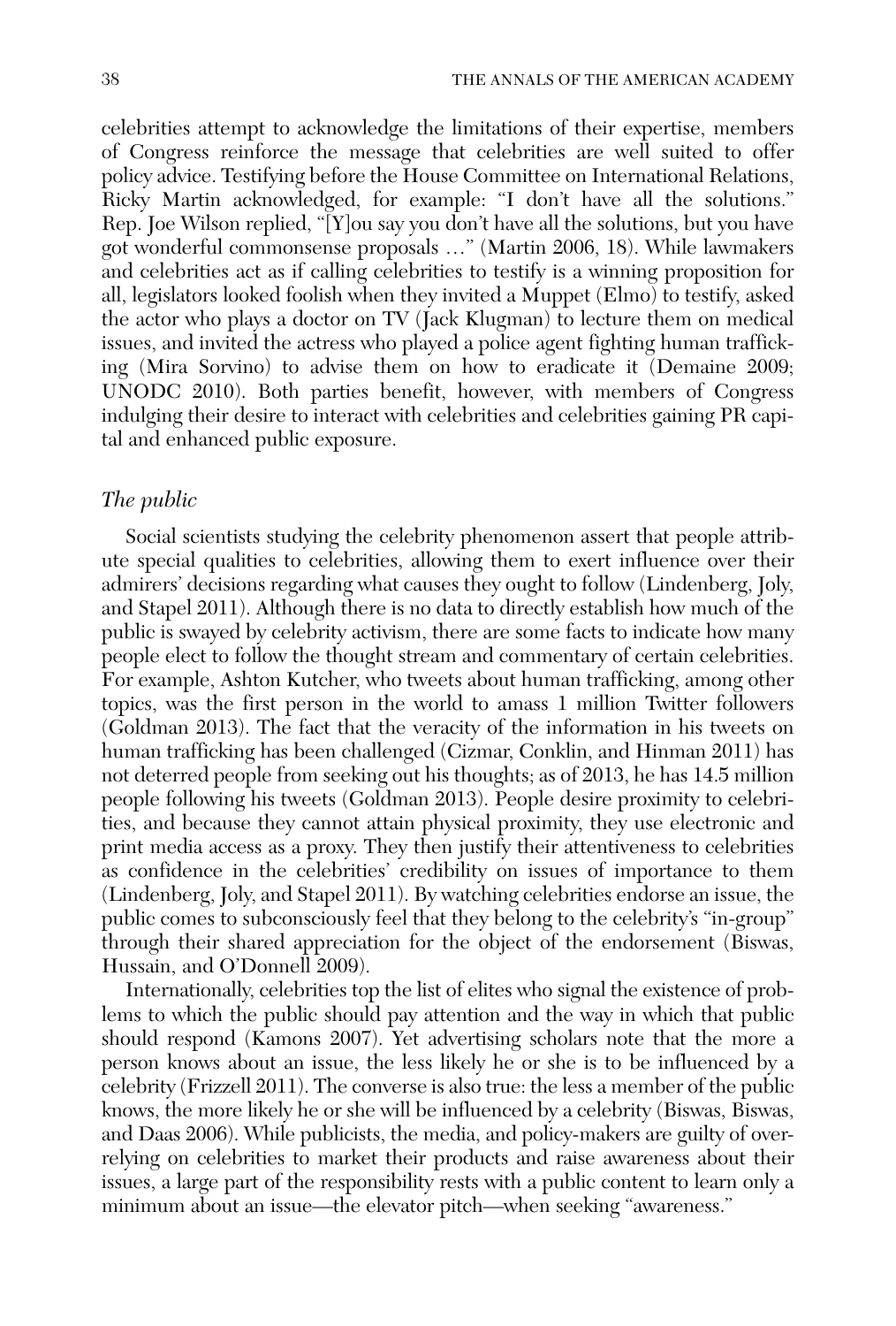The public too readily assumes that hearing a celebrity recount his or her meeting with a victim of human trafficking, for example, is tantamount to awareness of what to do about the issue. One journalist described audience members, who had come to listen to Ashley Judd discuss human trafficking at the UN, as "coming for the slow-dripping sweet stuff of First World stardom meeting Third World woe. They listened like unwitting adherents of a new religion … [letting out] very faint sighs, imagining themselves on this very river in darkest Congo, fighting greatest evil with pure sentiment" (Vachon 2012). They were less interested in the issue than in the drama of the story and the person who delivered it. To be "aware" means to be conscious, mindful, cognizant, and sentient. Adopting a position based on shallow, one-sided narratives taken in from a single source ought not to suffice.

#### *IOs and NGOs*

Though they are technically not-for-profit entities, NGOs and IOs rely on funding to advance their projects and goals and are aware that association with celebrity often yields increased funding. For example, in the year following the creation of the Polaris Project's "National Leadership Council," when they appointed Ashley Judd, Mira Sorvino, and other notables to the council, their reported revenue increased by 1 million dollars (Polaris Project 2009, 2010, 2013). More nonprofit organizations have begun using celebrities to endorse or represent their causes, sometimes attempting to leverage even the most minor celebrity to propel their message.10 Some NGOs have even appointed staff exclusively devoted to seeking celebrity ties, with titles like "Celebrity Outreach Coordinator" (Hyde 2009). Other NGOs take a different approach, turning one of their own into a quasi-celebrity to secure funding. The head of one such NGO, Somaly Mam, for example, is more well-known than AFESIP, the NGO she runs. The organizational website for her eponymous foundation announces that she has been named one of *Time Magazine*'s 100 Most Influential People of 2009, one of *Fortune Magazine*'s Most Powerful Women in 2011, named a CNN Hero, awarded *Glamour Magazine*'s 2006 Woman of the Year Award, and won accolades from the Departments of State and Homeland Security (Somaly Mam Foundation 2013). She has been described as "a favorite" of Jolie, Judd, Kristof, and the State Department's trafficking office. This all despite the following recent questions raised about her legitimacy and truthfulness. She has long told the story of a gruesome raid by traffickers on one of her victim centers, and of the retaliatory kidnapping and rape of her own daughter; the truthfulness of both these claims has recently been called into question (Cain 2012). She has also long featured the survivor narrative of a girl whom she claims she rescued after the girl's eye was gouged out by traffickers. Yet the girl's parents and doctor recently went on the record to state that the girl lost her eye as a child to a benign tumor, providing the medical records to prove their version of the story, and was, to their knowledge, never trafficked (Marks and Sovuthy 2012). Despite questions regarding the legitimacy of Somaly Mam's claims, donors continue to fund her organization, media outlets continue to feature it prominently (Kristof and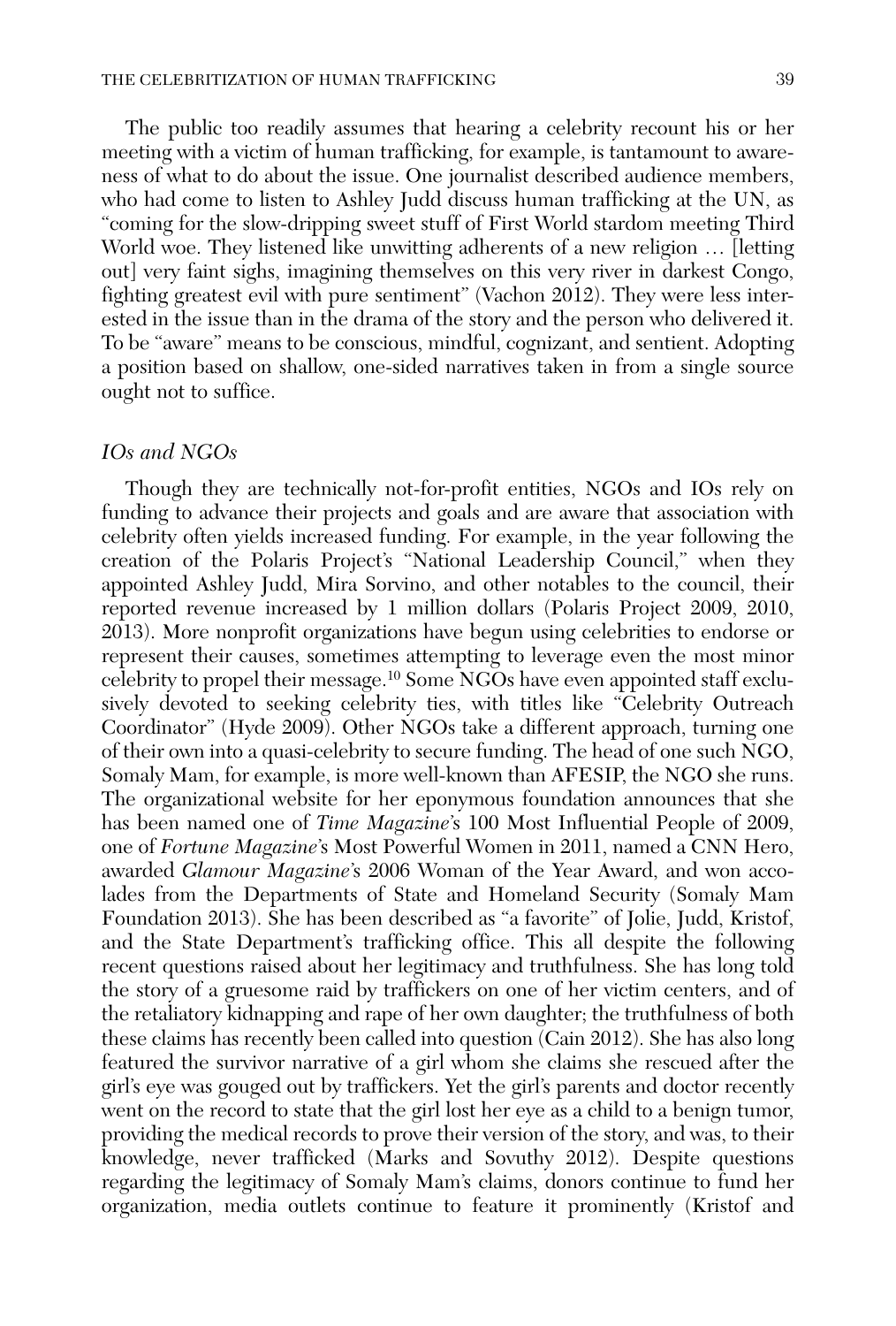WuDunn 2010),<sup>11</sup> and IOs such as the ILO still clamor to include Somaly Mam among its "Hollywood artists and activists" list when preparing and announcing their own activities (ILO 2013).

Celebrity endorsers clearly attract publicity, which may translate to increased funding and donations, individuals' interest in the NGO's agenda, and an organization's enhanced access to persons and places it would not have otherwise. Being able to secure more attention by having celebrities attached to the organization appears more important to NGOs and IOs than does either the credibility or expertise of those celebrities. Each of the entities listed in this section has something to gain through its proximity to celebrity, be it increased ability to solicit funds, increased attention, or merely the elation that comes from that proximity to fame. Yet because it is the victims of human trafficking who are at risk when inaccurate data are used and programming is ill advised, celebrities should tread very carefully when pronouncing appropriate courses of action, levels of involvement, solutions, and funding, particularly when they do so on behalf of organizations with a financial or publicity stake in the matter.

## Conclusion

It is clear that celebrity has tremendous currency in today's society. The press, politicians, the public, NGOs, and IOs all look to celebrities to market their work—even when experts are available (Choi and Berger 2010). The only explanation for this phenomenon is that celebrity sells.

Reviewing celebrity contributions to the fight against human trafficking, the data strongly suggest that although a great deal of money and attention are directed to their "awareness raising" efforts, celebrity engagement is not significantly advancing the work of eradicating human trafficking. Instead, most celebrity activists reduce the complexity of both the problem and its potential solutions to sound bites, leading the public to believe that "doing something"—anything at all—is better than doing nothing, when the opposite may well be true. While experts on human trafficking often recommend structural changes to address underlying causes, which can be expensive and politically challenging (Haynes 2009), celebrities often ignore experts' detailed, ambitious, and costly proposals.

While some blame celebrities for their oversimplified narratives and proposed solutions (Hyde 2009), the media and policy-makers are also responsible for granting ill-informed celebrities publicity and influence on policy debates. And the public is implicated as well: for being so easily swayed by celebrity and for asking so little of those we elevate to celebrity-expert status. The public not only places celebrities at the top of the entertainment hierarchy but also elevates them as human rights champions because the public wants celebrities in their in-group with whom they share values and ideals.

In the advertising context, scholars have determined that celebrity product endorsement can be less effective than expert endorsement when the product is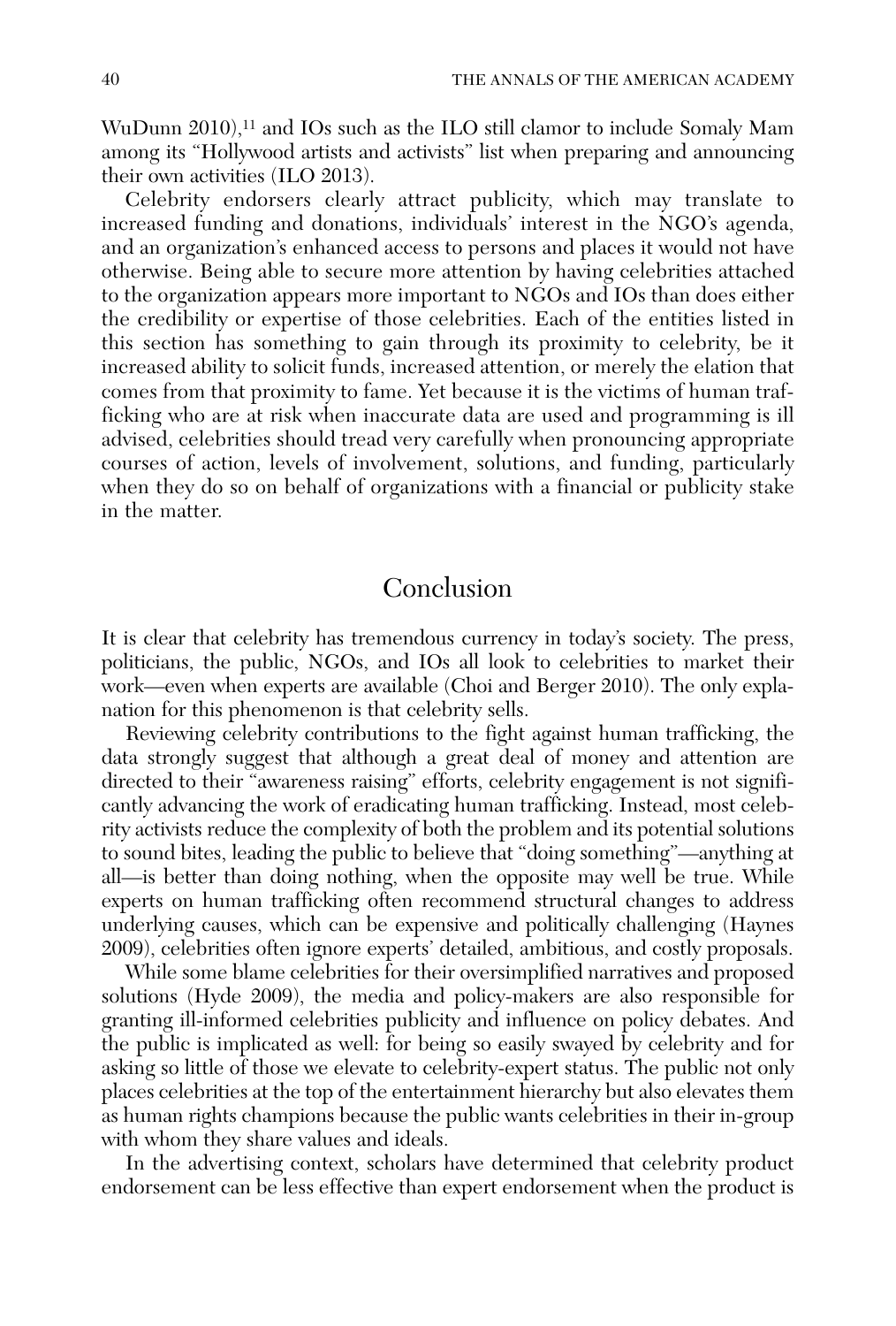considered highly complex or the consumer associates risk with it (Biswas, Biswas, and Daas 2006). Espousing human trafficking facts and endorsing solutions should be treated as a "high risk" endeavor. An informed public would not accept celebrities' oversimplified narratives and often undeveloped or unwise solutions, especially when these "solutions" present real risks to the victims. That celebrities can erroneously describe human trafficking causes that will instantly be heard by millions of people or propose human trafficking solutions with no accountability for their recommendations is problematic. When inviting celebrity experts to testify before legislative bodies and international organizations, policy and law makers themselves become complicit in perpetuating a simplistic rendering of the trafficking problem and its solutions. Political elites may have a genuine interest in the problem, but they also may benefit by associating with celebrities, by increasing their own visibility on the issue with their constituents.

Before a celebrity, even one with the requisite intelligence and expertise, is invited to weigh in on human trafficking, the following criteria, at minimum, should be met: (1) the celebrity should engage in the effort at his or her own expense; (2) he or she should refrain from selling any other agenda in conjunction with that work; (3) he or she should only start a foundation for which he/she seeks external funding if he/she contributes a significant portion of his/her own wealth to it; and (4) he or she should seek advice from bona fide substantive experts who do not have a financial or political stake in the outcome.

Efforts to address human trafficking must be well researched and supported by empirical evidence that assesses both the magnitude of the problem as well as the impact of alternative interventions (Weitzer, this volume). Although most efforts to combat human trafficking focus on crime prevention (Haynes 2007), victim protection requires a bottom-up approach and should be spearheaded and implemented by proper service providers, ensuring that the persons impacted are consulted and respected, which in turn ensures the sustainability of the measures undertaken (Haynes, Cahn, and Aolain 2012). Doing so also somewhat mitigates the negative impact of the "helicopter involvement" of some celebrities who fly in to view disaster victims but leave quickly and may lose interest thereafter. This further requires that activists avoid "trauma tourism," in which victims are effectively harassed by those wishing to see or consult with or interview them time and again.

Some celebrities seem genuinely interested in understanding the complexities of the social problems for which they advocate. Others either are not, or fail to covey the complexity to the public, and instead favor the shorter and more exciting narratives. Legislators and policy-makers continue to use celebrities in pursuit of their own causes. Although there may be a few individuals who effectively straddle both worlds—both celebrity and human trafficking expert—most celebrities should not be in the position of recommending policy and programming decisions, at least not without knowledgeable and unbiased advisors guiding their recommendations.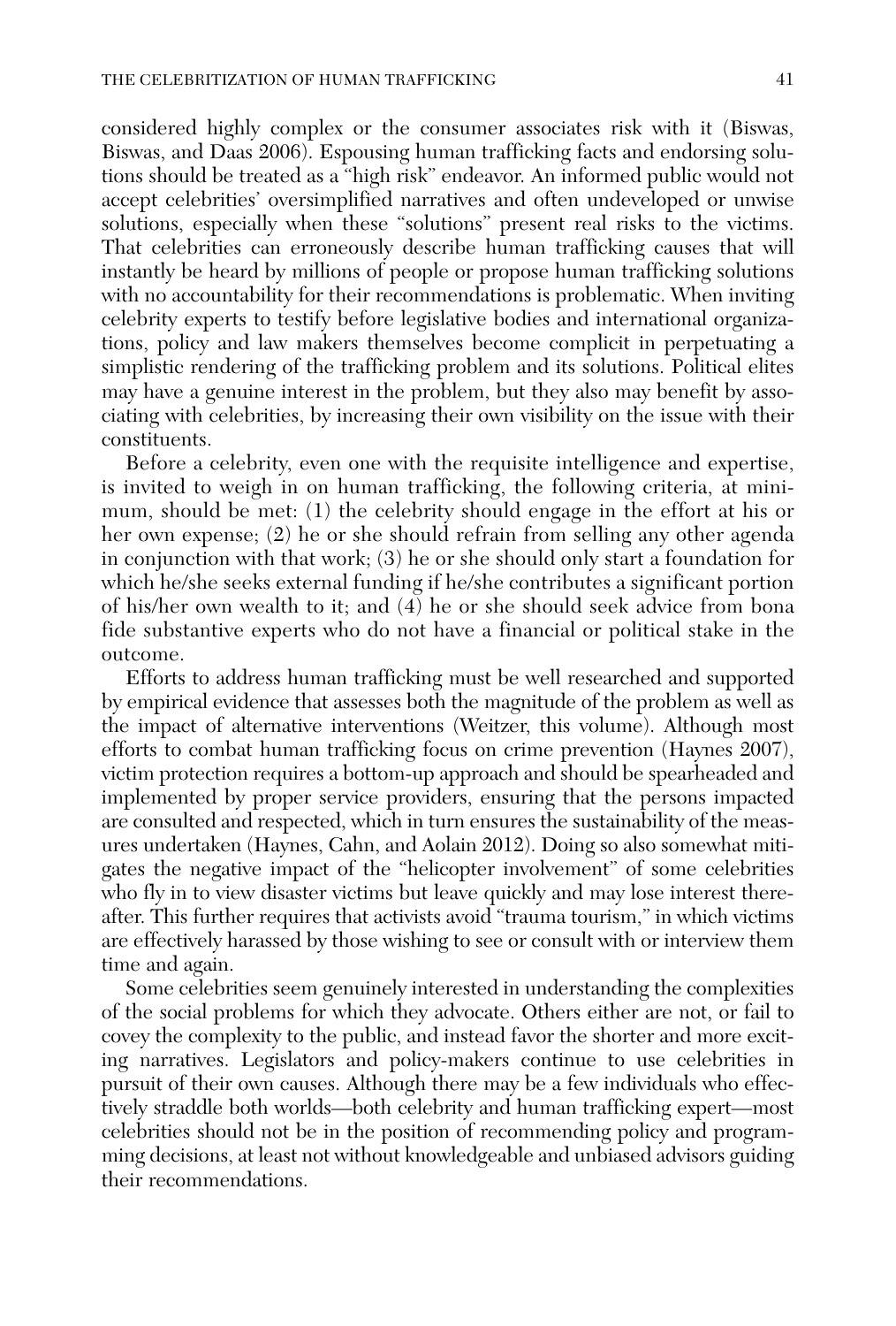### **Notes**

1. Psychology Professor Linda Demaine surveyed the Congressional testimony of celebrity witnesses appearing before Congress over a twenty-four-year period. Of the 507 celebrity entertainers who testified before Congress, she found that only two merely raised awareness, and only eight stopped at merely expressing their general position on the issue. Fully 497 either proposed a solution to the issue on which they were testifying, or endorsed or opposed one Congress was considering (Demaine 2009, 105–6).

2. The fact that Angelina Jolie publicly announces that she pays for her own travel and contributes to many of the causes she supports at least suggests that some of the others, who are not so publicizing, do not (Look to the Stars 2012).

3. One celebrity speaking on a panel on which I was also speaking told me that I should work on my elevator pitch.

4. See [www.supportkind.org.](www.supportkind.org)

5. For example, Ricky Martin introduced himself before Congress not as a pop star, but as a UNICEF Goodwill Ambassador and president of the Ricky Martin Foundation (Martin 2006).

6. Choi and Berger (2010, 313) point to Richard Gere, who, in a television broadcast to voters in the region during Palestinian presidential elections stated, "Hi, I'm Richard Gere, and I'm speaking for the entire world."

7. Rep. Tom Lantos stated: "We have had a whole series of celebrities, and every time we welcome them because we need them to achieve our work" (quoted in Martin 2006, 3–4).

8. Encouraging more women to run for office, Rep. Cathy Rodgers stated, "As a member of Congress, I work with amazing people. To sit down with Bono to hear about his work in Africa . . . that's exciting!" (quoted in Leive 2012).

9. Rep. Watson stated to Ricky Martin: "We understand our role as policymakers; you are the briefer. You brief us on your experiences around the world, and that gives us further indication of the kinds of policies we need to adopt here" (quoted in Martin 2006, 18).

10. For example, at a talk that I attended, the executive director of the Coalition Against Trafficking in Women repeatedly introduced one of the followers she brought to the talk as "Actress Kim Sykes," emphasizing "actress" each time. Sykes has played small roles on television shows such as *Law and Order*. Sykes's function at the event seemed to be implying to the audience that CATW's message had more credibility due to Sykes's endorsement of it.

11. In addition to the awards previously mentioned, the website for her foundation lists her media appearances (*Tyra Banks, Fox and Friends, Oprah*), international appearances (World Economic Forum at Davos, Switzerland), and the influential people who praise her (Hillary Clinton), next to which donors can click to give money (Somaly Mam Foundation 2013).

## References

Agrawal, Jagdish, and Wagner Kamakura. 1995. The economic worth of celebrity endorsers. *Journal of Marketing* 59 (3): 56–62.

- Agustin, Laura. 2011. The conceit of Nicholas Kristof: Rescuing sex slaves as saintliness. Available from <www.lauraaugustin.com> (accessed March 24 2013).
- The Alliance to Stop Slavery and End Trafficking (ASSET). 2013. Who we are. Available from[www.asset](www.assetcampaign.org)[campaign.org](www.assetcampaign.org) (accessed 15 June 2013).
- BBC News. 4 September 2008. Brothel industry is "spreading." BBC News. Available from [www.news.bbc](www.news.bbc.co.uk) [.co.uk](www.news.bbc.co.uk) (accessed March 24, 2013).
- Bhatia, Sonia. 3 March 2013. Nicholas Kristof and the politics of writing about women's oppression in the darker nations. The Feminist Wire. Available from <www.thefeministwire.com> (accessed 24 March 2013).

Biswas, Dipayan, Abhijit Biswas, and Neel Daas. 2006. The differential effects of celebrity and expert endorsements on consumer risk perceptions. *Journal of Advertising* 35 (2): 17–31.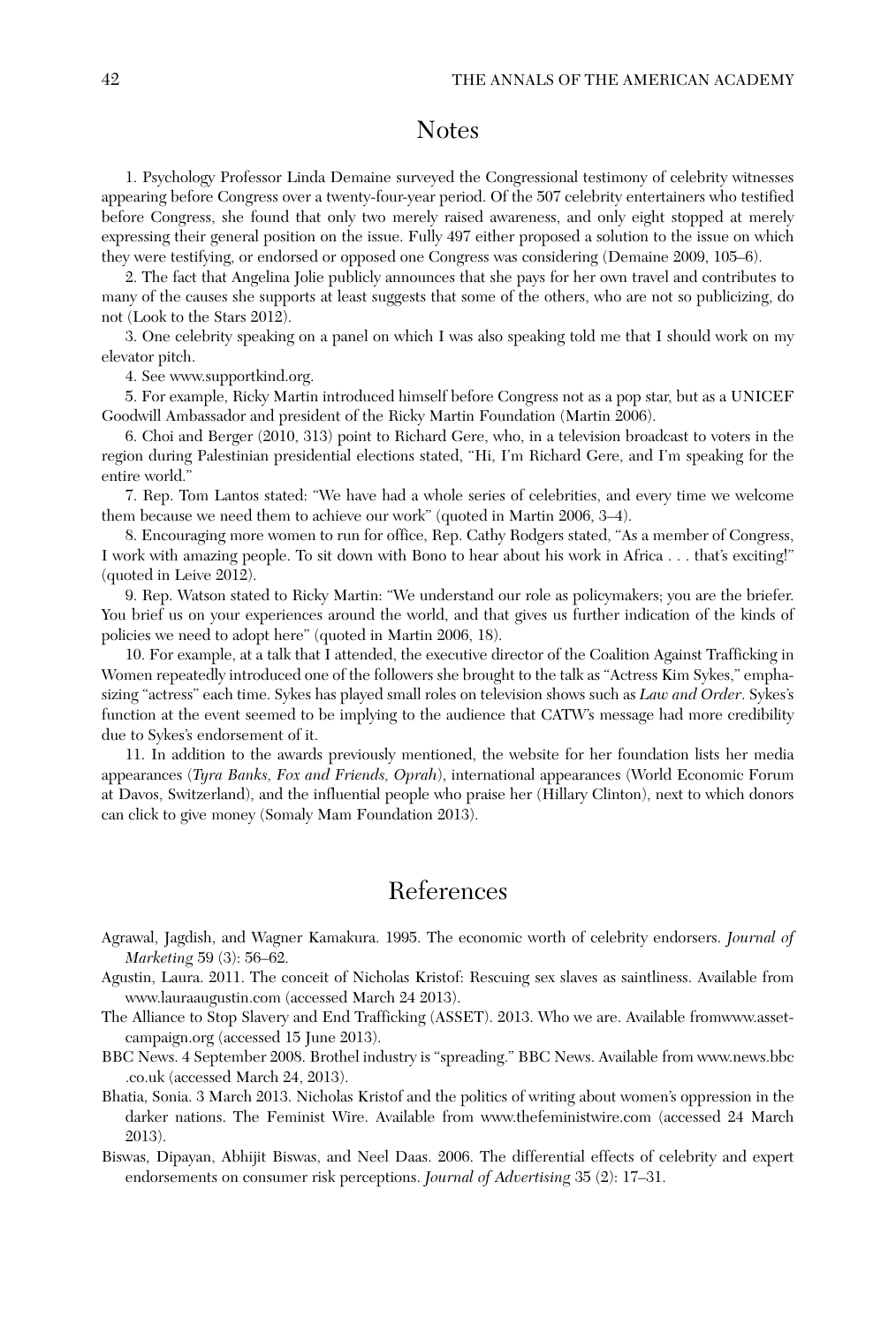- Biswas, Somdutta, Mahmood Hussain, and Kathleen O'Donnell. 2009. Celebrity endorsements in advertisements and consumer perceptions: A cross-cultural study. *Journal of Global Marketing* 22 (2): 121–37.
- Cain, Geoffrey. 25 May 2012. What's the truth behind Somaly Mam? New Mandala. Available from [www](www.asiapacific.anu.edu.au) [.asiapacific.anu.edu.au](www.asiapacific.anu.edu.au) (accessed 24 March 2013).
- Chuang, Janie. 2010. Rescuing trafficking from ideological capture: Prostitution reform and anti-trafficking law and policy. *University of Pennsylvania Law Review* 158:1655–1728.
- Choi, Chong Ju, and Ron Berger. 2010. Ethics of celebrities and their increasing influence in 21st century society. *Journal of Business Ethics* 91:313–18.
- Cizmar, Martin, Ellis Conklin, and Kristen Hinman. 29 June 2011. Real men get their facts straight: Ashton and Demi and sex trafficking. *The Village Voice*. Available from <www.villagevoice.com> (accessed 24 March 2013).
- Clark-Flory, Tracy. 11 April 2011. The new celebrity cause: Sex trafficking. *Salon*. Available from [www](www.salon.com) [.salon.com](www.salon.com) (accessed 24 March 2013).
- Colapinto, John. 26 March 2012. Looking good: The new boom in celebrity philanthropy. *The New Yorker*, 16–22.
- Cooper, Andrew F. 2007. Beyond Hollywood and the boardroom: Celebrity diplomacy. *Georgetown Journal of International Affairs* 8 (2): 125–32.
- Cooper, Andrew F. 2009. Remarks in *Celebrity diplomacy: The effectiveness and value of celebrity diplomacy*. Edited transcript of a panel discussion at the USC Annenberg School for Communication and Journalism, April 21, 2009. Los Angeles, CA: Norman Lear Center.
- Daily Mail Reporter. 3 September 2008. Sex can be bought for just £15, new survey reveals. *Mail Online*. Available from<www.dailymail.co.uk>(accessed March 24, 2013).
- Davies, Nick. 2008. *Flat earth news: An award-winning reporter exposes falsehood, distortion, and propaganda in the global media*. London: Random House.
- Delahaye, Gabe. 12 April 2011. Ashton Kutcher's new anti-child slavery PSA campaign is insane. *Videogum*. Available from <www.videogum.com> (accessed 24 March 2013).
- Demaine, Linda. 2009. Navigating policy by the stars: The influence of celebrity entertainers on federal lawmaking. *Journal of Law and Politics* 25:83–141.
- Dieter, Herbert, and Rajiv Kumar. 2008. The downside of celebrity diplomacy: The neglected complexity of development. *Global Governance* 14:259–64.
- Easterly, William. 17 April 2010. Hips don't lie about aid. *Aid Watch*. Available from<www.aidwatchers.com> (accessed 24 March 2013).
- Frizzell, Craig. 2011. Public opinion and foreign policy: The effects of celebrity endorsements. *Social Science Journal* 48:314–23.
- Goldman, David. 23 May 2013. Ashton Kutcher: "Media @&\$#%! Twitter up." *CNN Money*. Available from<www.money.cnn.com>(accessed 25 June 2013).
- Hart, Paul 't, and Karen Tindall. 2009. Leadership by the famous: Celebrity as political capital. In *Dispersed democratic leadership: Origins, dynamics, and implications*, eds. John Kane, Haig Patapan, and Paul 't Hart, 255–78. New York, NY: Oxford University Press.
- Haynes, Dina Francesca. 2006. Client-centered human rights advocacy. *Clinical Law Review* 13:379–416.
- Haynes, Dina Francesca. 2007. (Not) found chained to a bed in a brothel: Conceptual, legal, and procedural failures to fulfill the promise of the Trafficking Victims Protection Act. *Georgetown Immigration Law Journal* 21 (3): 337–80.
- Haynes, Dina Francesca. 2009. Exploitation nation: The thin and grey legal lines between trafficked persons and abused migrant laborers. *Notre Dame Journal of Legal Ethics and Public Policy* 23 (1): 1–71.
- Haynes, Dina Francesca, Naomi Cahn, and Fionnuala Ni Aolain. 2012. Women in the post-conflict process. *Santa Clara Journal of International Law* 11 (1): 189–217.
- *Huffington Post*. 19 April 2013. Google helps to launch global human trafficking network to fight slavery. *Huffington Post*. Available from <www.huffingtonpost.com>(accessed 18 June 2013).
- Hyde, Marina. 2009. *Celebrity: How entertainers took over the world and why we need an exit strategy*. London: Random House.
- International Labour Organization (ILO). 2013. Special action program to combat forced labor. Available from<www.ilo.org> (accessed 24 March 2013).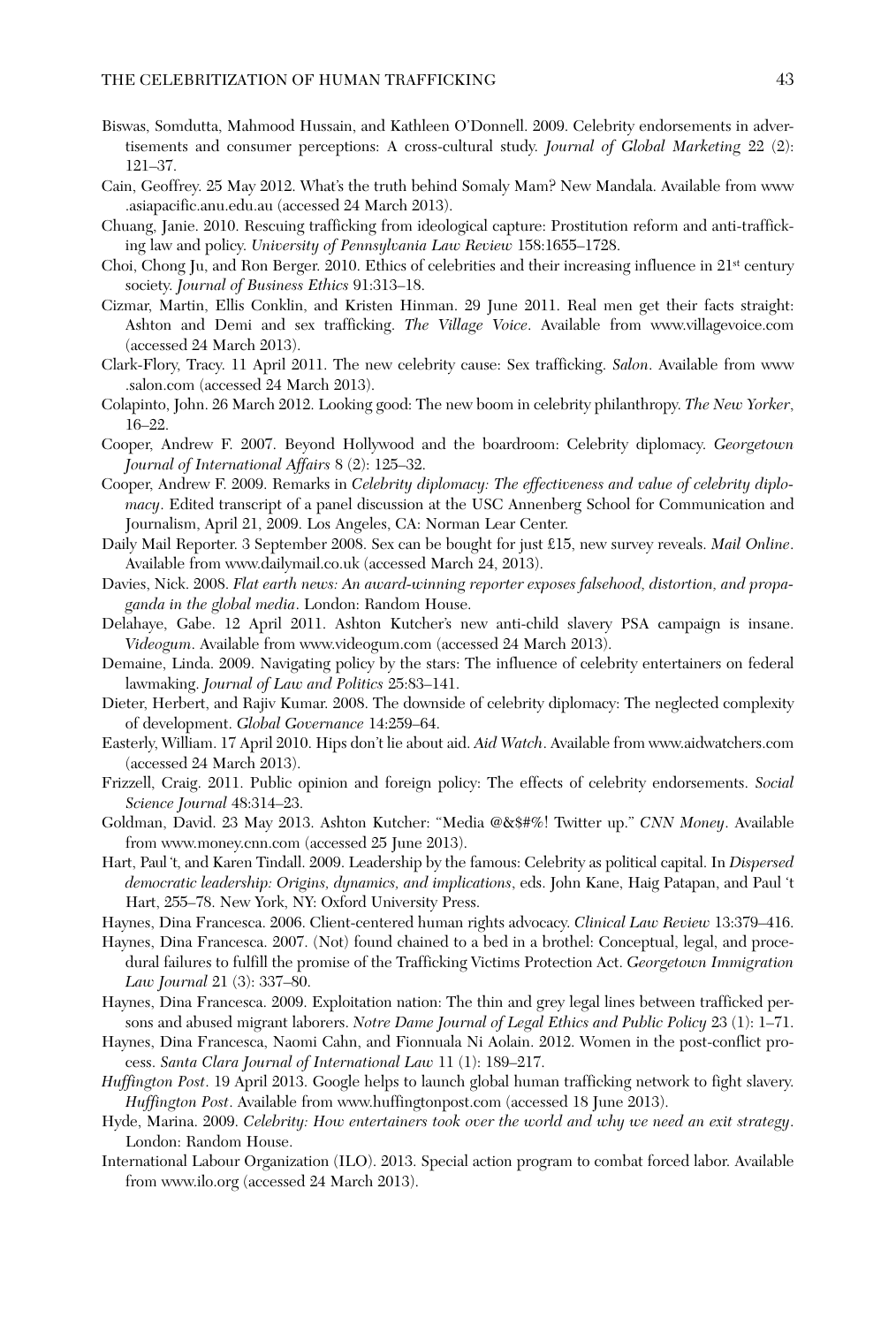- Invisible Children. 2011. Internal Revenue Service form 990. Available from <www.invisiblechildren.com> (accessed 15 June 2013)
- Judd, Ashley. 3 June 2008. Keynote address to the United Nations General Assembly. Available from [www](www.ashleyjudd.com) [.ashleyjudd.com](www.ashleyjudd.com) (accessed 24 March 2013).
- Kamons, Andrew. 2007. Of note: Celebrity and politics. *SAIS Review* 27 (1): 145–46.
- *Kony 2012*. 2012. Directed by Jason Russell. San Diego, CA: Invisible Children, Inc.
- Kristof, Nicholas. 17 January 2004. Girls for sale. *New York Times*.
- Kristof, Nicholas. 25 January 2005. Girl drifts back to brothel she was freed from. *Eugene Register Guard*.
- Kristof, Nicholas, and Sheryl WuDunn. 2010. *Half the sky: Turning oppression into opportunity for women worldwide*. New York, NY: Vintage Press.
- Kutcher, Ashton, and Demi Moore. 2012. Department of Homeland Security public service announcement. Available from <www.youtube.com> (accessed 24 March 2013).
- Leive, Cindi. 30 October 2012. Would you ever run for office? I happen to think you'd be damn good at it. *Glamour*.
- Lindenberg, Siegwart, Janneke Joly, and Diederik Stapel. 2011. The norm-activating power of celebrity: The dynamics of success and influence. *Social Psychology Quarterly* 74 (1): 98–120.
- Look to the Stars. 20 June 2012. Angelina Jolie donates \$100,000 on World Refugee Day. *Look to the Stars*. Available from<www.looktothestars.org> (accessed 24 March 2013).
- Marks, Simon, and Khy Sovuthy. 26 October 2012. Questions raised over symbol's slavery story. *The Cambodia Daily*. Available from <www.cambodiadaily.com>(accessed 24 March 2013).
- Martin, Ricky. 2006. *Enhancing the global fight to end human trafficking Before the House Committee on International Relations, House of Representatives. 119*th *Congress*. Washington, DC: Government Printing Office.
- Meyer, David, and Joshua Gamson. 1995. The challenge of cultural elites: Celebrities and social movements. *Social Inquiry* 65 (2): 181–206.
- Moyo, Dambisa. 2009. *Dead aid: Why aid is not working and how there is a better way for Africa*. New York, NY: Farrar, Straus, and Giroux.
- *Nada*. 2012. Directed by Salma Hayek. Produced by Wicked Evolution.
- Neilson, Becky. 4 August 1999. Celebrity witnesses add luster to mundane congressional hearings. *The Hill*.
- Parkinson, John. 17 July 2012. Jada Pinkett Smith shines light on human trafficking, slavery. *ABC News*. Available from<www.abcnews.go.com> (accessed 24 March 2013).
- PBS. 2012. *Half the sky: Turning oppression into opportunity for women worldwide*. PBS.
- Pinkett Smith, Jada. 2012. *The next ten years in the fight against human trafficking: Attacking the problem with the right tools. Before the Committee on Foreign Relations, United States Senate. 112*th *Congress*. Washington, DC: Government Printing Office.
- Polaris Project. 2009. Internal Revenue Service form 990. Available from<www.polarisproject.org> (accessed 8 July 2013).
- Polaris Project. 2010. Internal Revenue Service form 990. Available from<www.polarisproject.org> (accessed 28 June 2013).
- Polaris Project. 2013. Vision 2020 national leadership council members. Available from [www.polarispro](www.polarisproject.org)[ject.org](www.polarisproject.org) (accessed June 18, 2013).
- Population Services International. 2013. Celebrity ambassadors and our work. Available from [www.psi.org/](www.psi.org/our-work) [our-work](www.psi.org/our-work) (accessed 12 November 2013).
- Richey, Lisa Ann, and Stefano Ponte. 2008. Better (Red)™ than dead? Celebrities, consumption, and international aid. *Third World Quarterly* 29 (4): 711–29.
- Sala-i-Martin, Xavier. 2006. Sharon Stone's basic instinct. Available from <www.columbia.edu> (accessed 15 June 2013).
- Somaly Mam Foundation. 2013. About us: Somaly Mam. Available from<www.somalyman.org> (accessed 26 March 2013).
- Thrupkaew, Noy. 22 September 2012. A misguided moral crusade. *New York Times*.
- Travers, Peter. November 2007. George Clooney. *Rolling Stone*.
- UN. 2013a. Goodwill Ambassadors of the United Nations system. Available from <www.un.org> (accessed 24 March 2013).